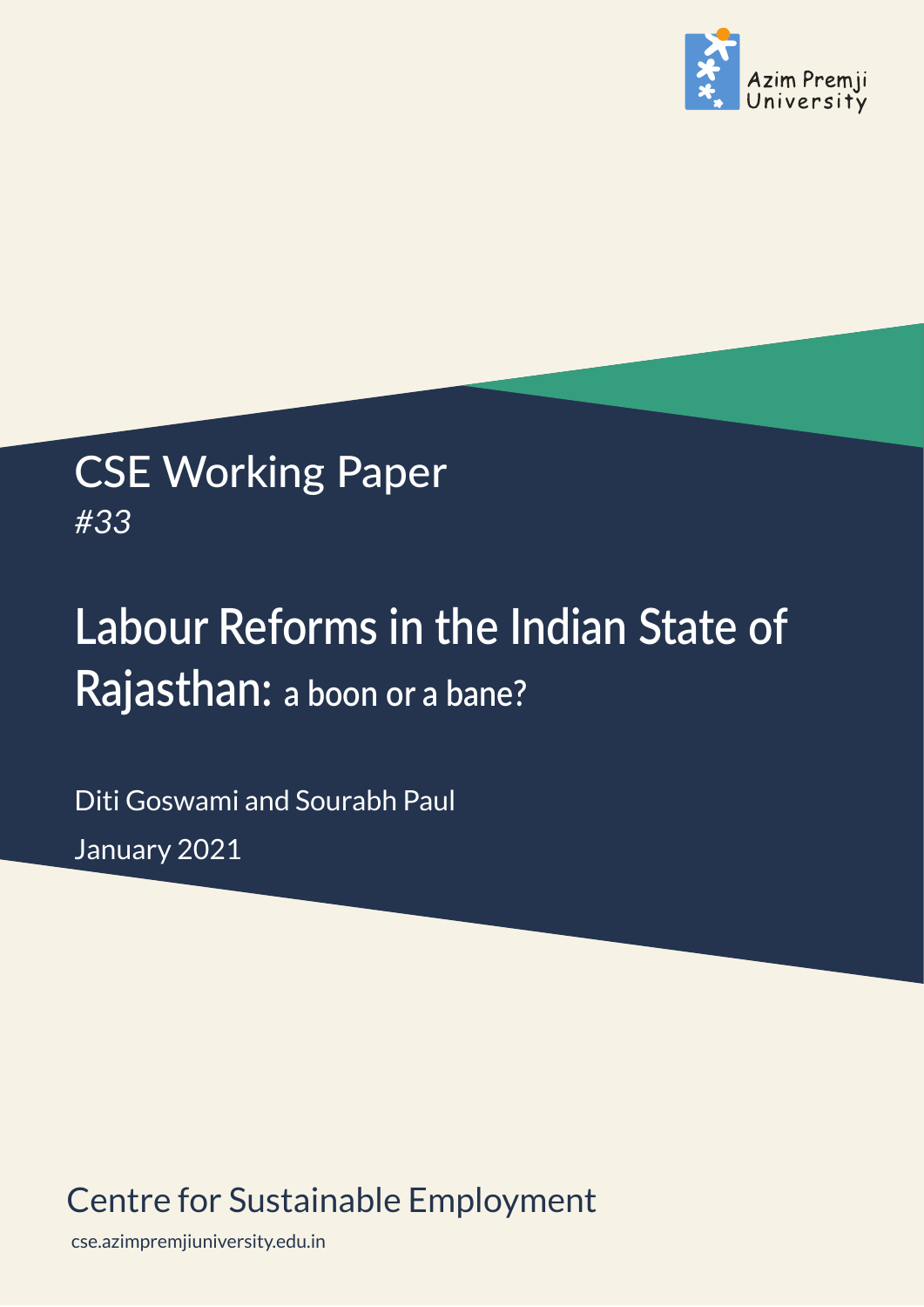# **Labour Reforms in the Indian state of Rajasthan: A boon or a bane?**

Diti Goswami

Indian Institute of Technology Delhi

 Sourabh Paul Indian Institute of Technology Delhi

The authors examine the impact of labour law deregulations in the Indian state of Rajasthan on plant employment and performance. In 2014, after a long time, Rajasthan was the first Indian state that introduced labour reforms in the Industrial Disputes Act (1947), the Factories Act (1948), the Contract Labour (Regulation and Abolition) Act (1970), and the Apprentices Act (1961). Exploiting this unique quasi-natural experiment, the authors apply a difference-in-difference framework using the Annual Survey of Industries longitudinal data of India's manufacturing establishments. Their results show that reforms had an unintended consequence of the decline in labour use. Also, worryingly, the flexibility resulted in a disproportionate decline in the directly employed worker. Evidence suggests that the reforms positively impact the value-added and productivity of the establishments. The strength of these effects varies depending on the underlying industry and reform structure. These findings prove robust to a set of specifications.

Keywords: labour law reforms, employment, productivity, difference-in-differences, establishment level, India.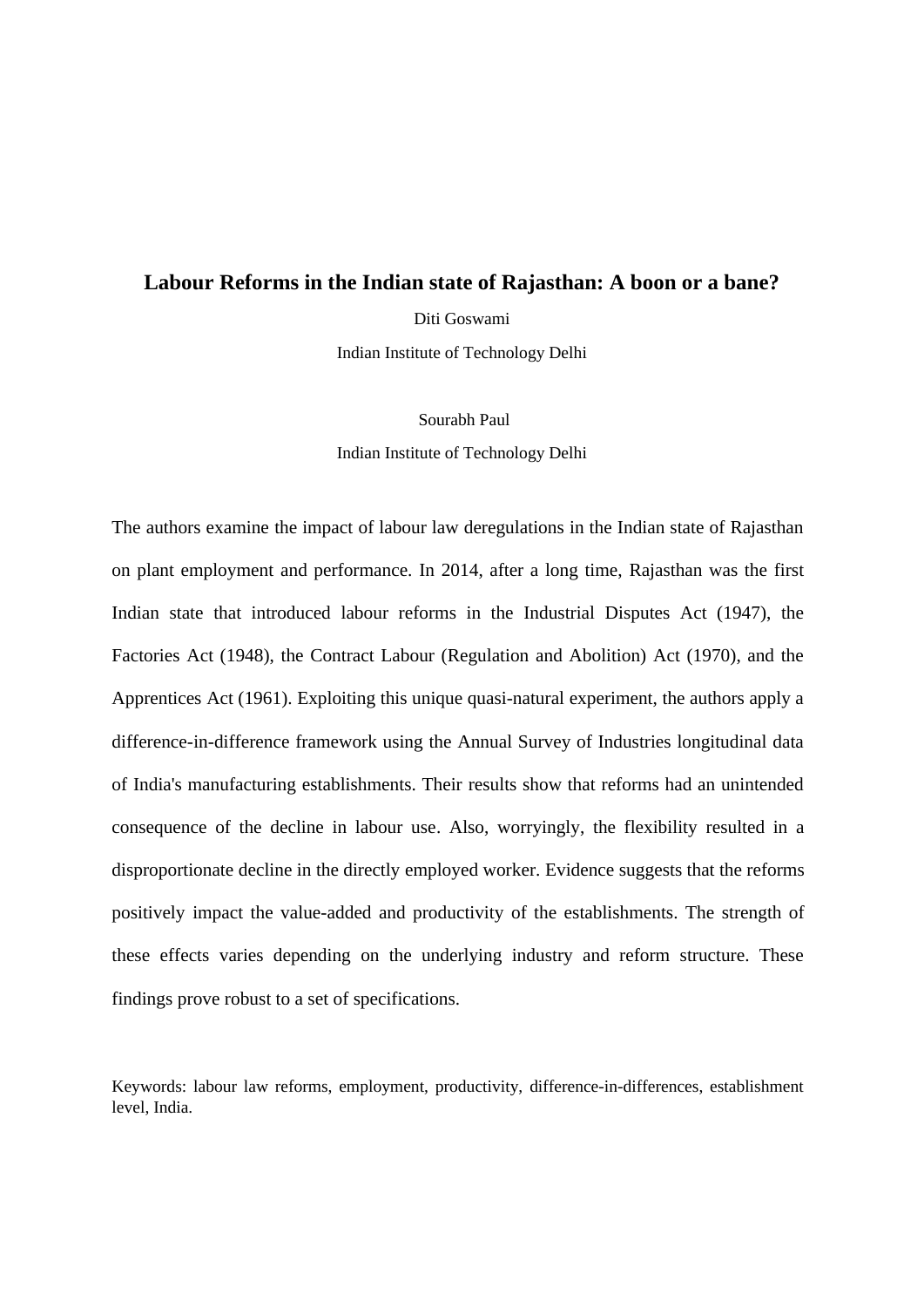Internationally, Indian labour laws are considered rigid and complex. In this vein, recently, the Indian government passed three major labour code bills by the Parliament: The Industrial Relations Code Bill, 2020; the Code on Social Security Bill, 2020; and the Occupational Safety, Health, and Working Conditions Code Bill, 2020 along with the Code on Wages Bill enacted in 2019. After a long time, the government introduced these new laws to reduce complexities, bring more transparency and accountability, and help employers and workers. These reforms in the labour laws with a high degree of political and public interest started back in 2014, with Rajasthan being the first Indian state to deregulate the labour laws in four major Acts (Government of India, 2018).

The reforms in India's labour laws resulted from a rigorous debate. One strand of literature argued the restrictive labour laws hurt the firms by forcing them to remain small and use contractual workers or capital-intensive technologies (Hasan, Kapoor, Mehta, and Sundaram 2017; Ahluwalia, Hasan, Kapoor, and Panagariya 2018; Amirapu and Gechter 2020; Hasan, Mehta, and Sundaram 2020). In contrast, the other strand of literature opined the labour laws could not be held responsible for the Indian economy's sluggish growth (D'Souza 2010; Roychowdhury 2014; Chatterjee and Kanbur 2015; Deakin and Haldar 2015; Roy, Dubey, and Ramaiah 2020). These two strands of opinion on the Indian labour market flexibility differ in various theoretical understanding, methodological details, and empirical ground.

Believing that the strict labour laws are detrimental to the Indian economy, the Indian government started relaxing some of the significant Indian labour laws at the national and sub-national levels (Government of India, 2018). These critical reforms in the Indian labour market require careful, independent evaluation. The labour reforms in 2014 in the Indian state of Rajasthan provide a natural experiment to understand such reforms' impact. In particular, in this paper, we find the causal impact of Rajasthan's labour law reforms on plant employment and performance. Rajasthan deregulated the labour laws in the Industrial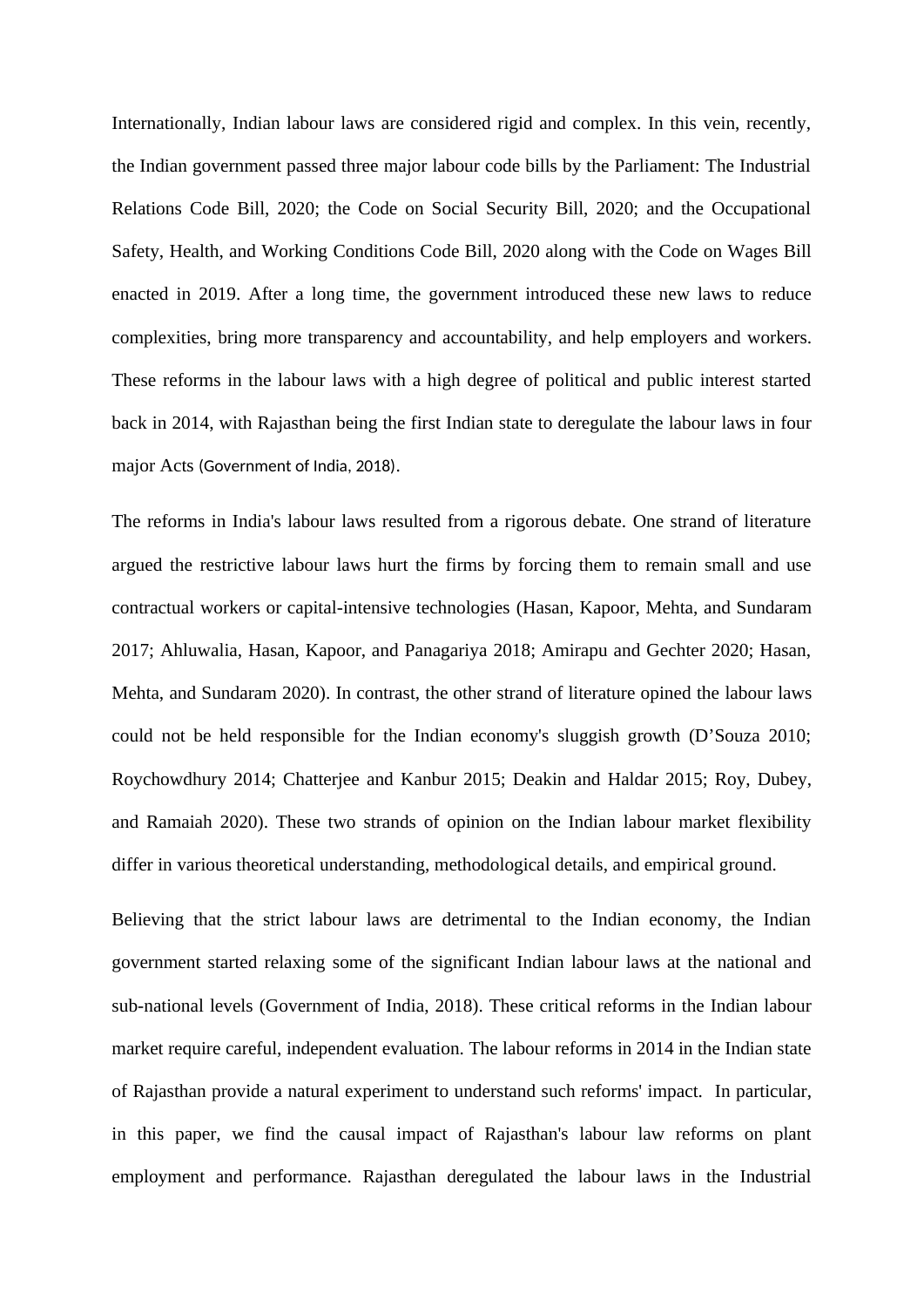Disputes Act (1947), the Factories Act (1948), the Contract Labour (Regulation and Abolition) Act (1970), and the Apprentices Act (1961). These reforms in the labour laws in Rajasthan allowed us to utilise a quasi-natural experimental research design. We use a difference-in-difference specification to the establishment-level Annual Survey of Industries (ASI) longitudinal data from 2011-12 to 2016-17 to examine the effects of Rajasthan's proemployer reforms on employees, direct and contractual workers, capital, inputs, gross value added (GVA), total factor productivity (TFP), profits, and workers' emoluments. As the existing literature does not provide any clear-cut opinion of the benefits of the labour market flexibility in the Indian economy, it is not surprising that the empirical outcome of the newly introduced labour reforms on plant employment and performance is ambiguous. Our work contributes to the existing literature by providing evidence on whether the newly introduced flexibility in the labour laws is gainful or not. Our work's novelty is that understanding the impact of deregulations in the Indian state of Rajasthan will help predict the implications of the recent national amendments in labour laws that affect nearly 425 million Indian workingage population. Thus our study on the causal effect of deregulations in the labour laws generates important policy-relevant insights.

Our empirical analysis provides evidence that the reforms had an unintended consequence of the decline in labour use. The implications regarding employment change are similar to D'Souza (2010), Kapoor (2014), Chandru (2014) , Chatterjee and Kanbur (2015), Deakin and Haldar (2015), Roychowdhury (2019a), Roy, Dubey, and Ramaiah (2020) in the sense that higher flexibility causes weaker employment growth. Also, worryingly, the increased flexibility resulted in a disproportionate decline in the directly employed worker. We find the plants that are likely to be affected under the Industrial Disputes Act (1947) reforms experience an expansion in labour compared to the plants that are not under the direct ambit of the Industrial Disputes Act (1947) reforms. Moreover, our data show that the plants that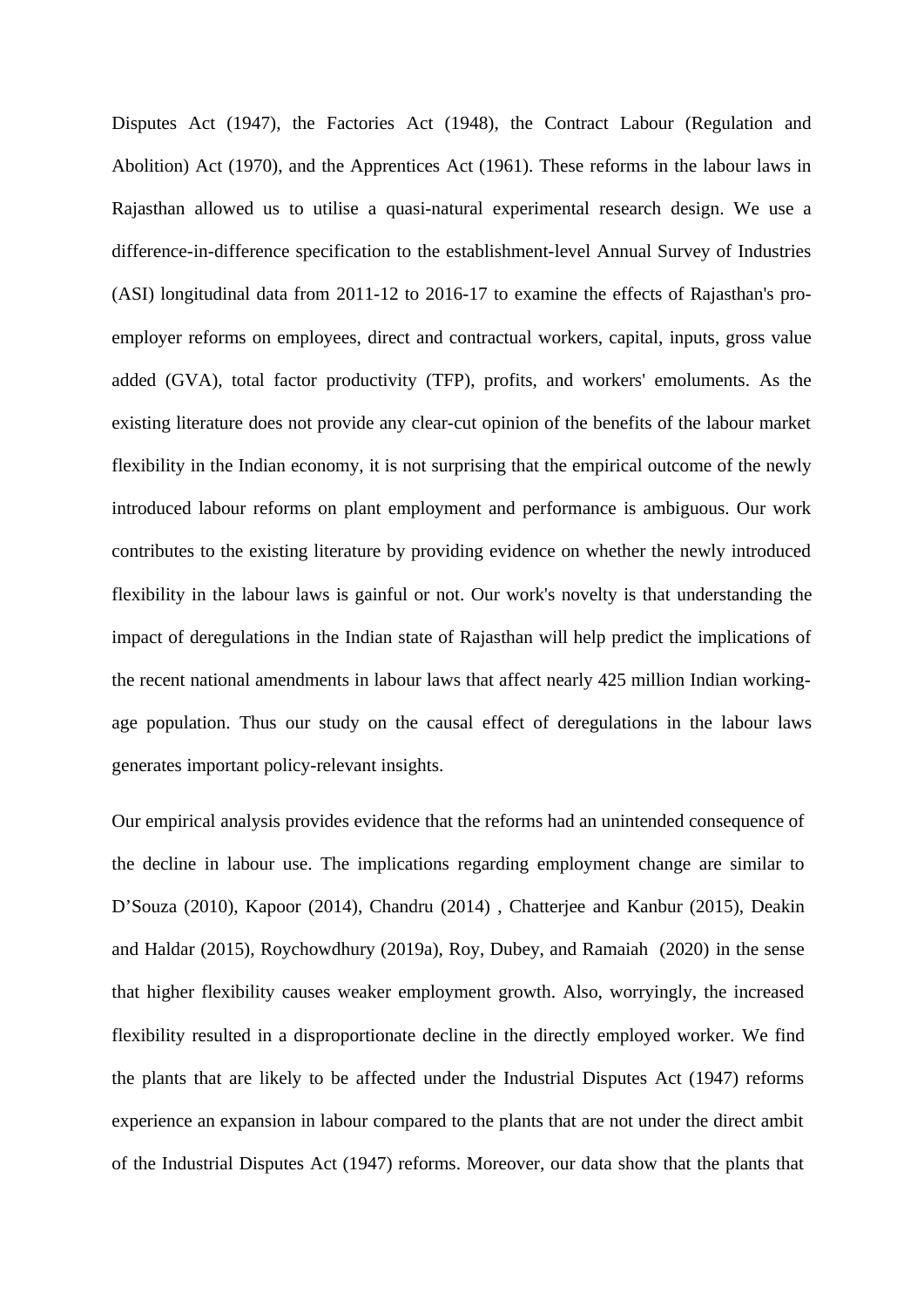fall directly under the Contract Labour (Regulation and Abolition) Act (1970) reforms experience greater use of contractual workers than the plants that are likely to be unaffected. We also find reforms to cause the plants in the labour-intensive industries to restructure their production mix by reducing their labour use. In contrast, the newly introduced labour laws' flexibility caused the plants in export-oriented industries to use more contractual workers. Regarding the impact of the reforms on plant inputs and performance, we find the reforms to positively impact the plants' value-added and productivity. Thus we find a tradeoff between employment and performance in Indian manufacturing. The parallel test result indicates no change in the plant outcomes before the reforms in the treatment and control states. Furthermore, the authors find that the reforms did not cause new manufacturing plants in Rajasthan. The findings are robust to a set of specifications.

# **Literature Review**

Indian labour laws have been the focus of many debates. One strand of literature argues against labour protection on the grounds of strict labour laws; i) directly ii) indirectly reducing the economy's efficiency, and iii) increasing labour substitution with capital or contractual workers. In contrast, the other literature opines that the labour laws could not be held responsible for the Indian economy's sluggish growth.

# *i) Adverse impact of the strict labour regulation: Direct Effect*

Besley and Burgess (2004) find the Indian states' pro-worker regulations to cause lower output, employment, productivity, and investment in the formal manufacturing sector. Another similar study by Ahsan and Pagés (2009), find an adverse impact of employment protection and cost of dispute resolution on employment and output. Moreover, this adverse impact is more for the states and time-frame, where the cost to resolve a dispute is high. Workers do not benefit from these protections as the authors do not find an increase in labour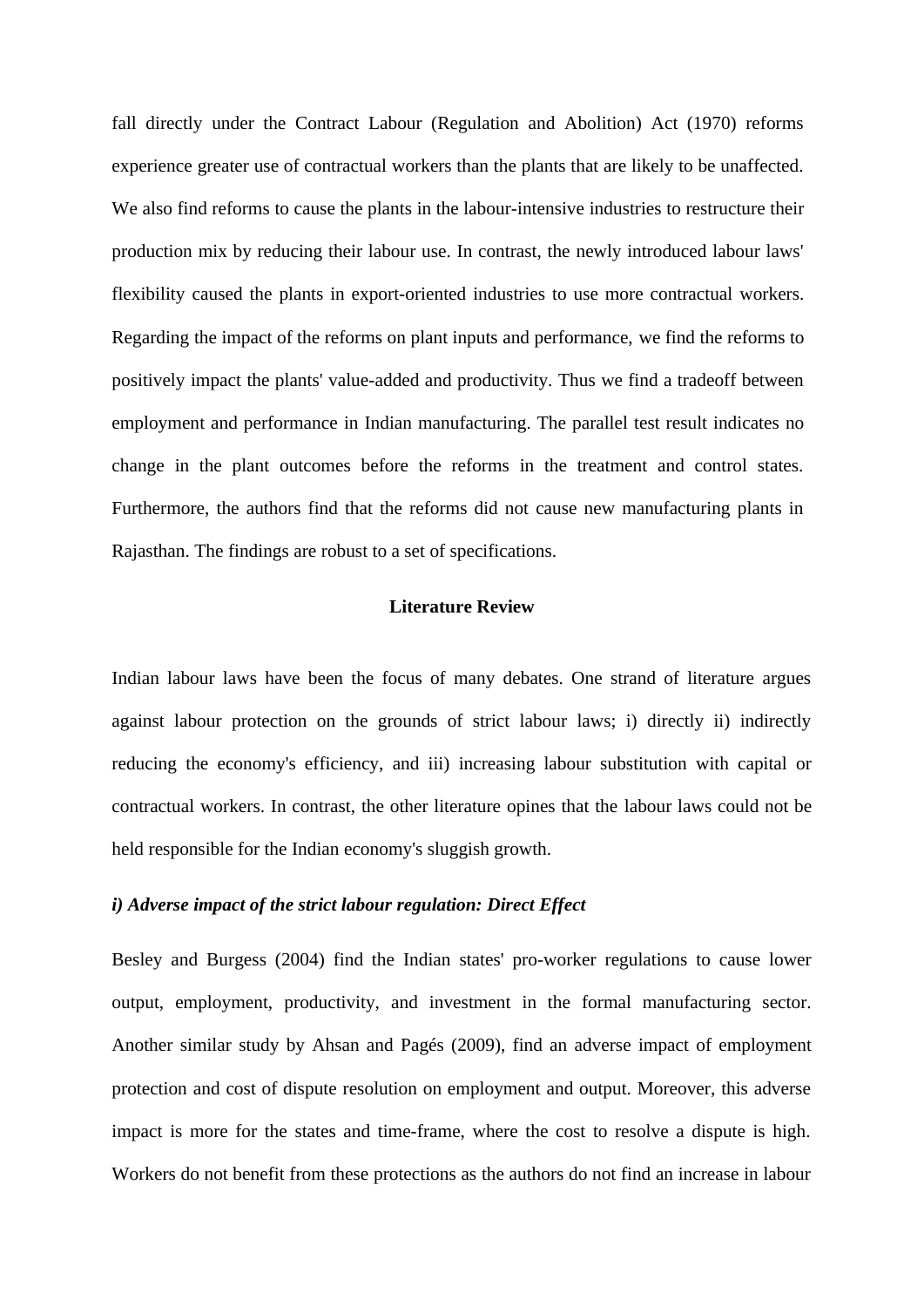share or wage bill. Bhattacharya, Narayan, Popp, and Rath (2011) find the rigid labour market in India to hinder the multinationals from operating in the labour-intensive production process compared to countries like China and the Philippines. Also, Lee (2019) finds a lack of labour demand in rigid labour markets in India. This strand of literature opines labour market reforms to arrest high labour costs and rigidity's detrimental effects. The reforms will improve wage share, control the increase of informal employment, and increase aggregate productivity (Dougherty 2009). Amin (2009) analyse the impact of labour laws on the employment of 1948 retail stores in India. He reports that 27 per cent of the stores find labour regulation as a hinder to their business activities. He finds that the labour reforms will increase employment by 22 per cent for an average store. Further, he finds the strict labour laws to increase labour costs, resulting in firms substituting labour with the computer (Amin 2007). Pro-worker legislation or labour unrest also adversely impact the location choice and investments (Sanyal and Menon 2005; Menon and Sanyal 2007). Dougherty, Robles, and Krishna (2011) find that strict labour regulations are likely to harm industries with high labour intensity or high sales volatility. They estimate that firms experience a 14 per cent higher TFP in labour-intensive industries and the states with the flexible labour market than the firms in the labour-intensive but rigid labour market. Similarly, they experience 11per cent higher TFP in a pro-employer state than in the volatile industries' pro-worker state. One recent study by Hasan, Mehta, and Sundaram (2020) finds that rigid labour regulations adversely impact the exporters by reducing the output. The rigid firing restriction reduces the firm's employment responses to temporary shocks (Adhvaryu, Chari, and Sharma 2013). Another impact of rigid labour laws is an increase in corruption. A recent study by Amirapu and Gechter (2020) estimates that regulations increase firms' labour costs by around 35per cent, which increases the possibility of corruption<sup>i</sup>.

# *ii) Adverse impact of the strict labour regulation: Indirect Effect*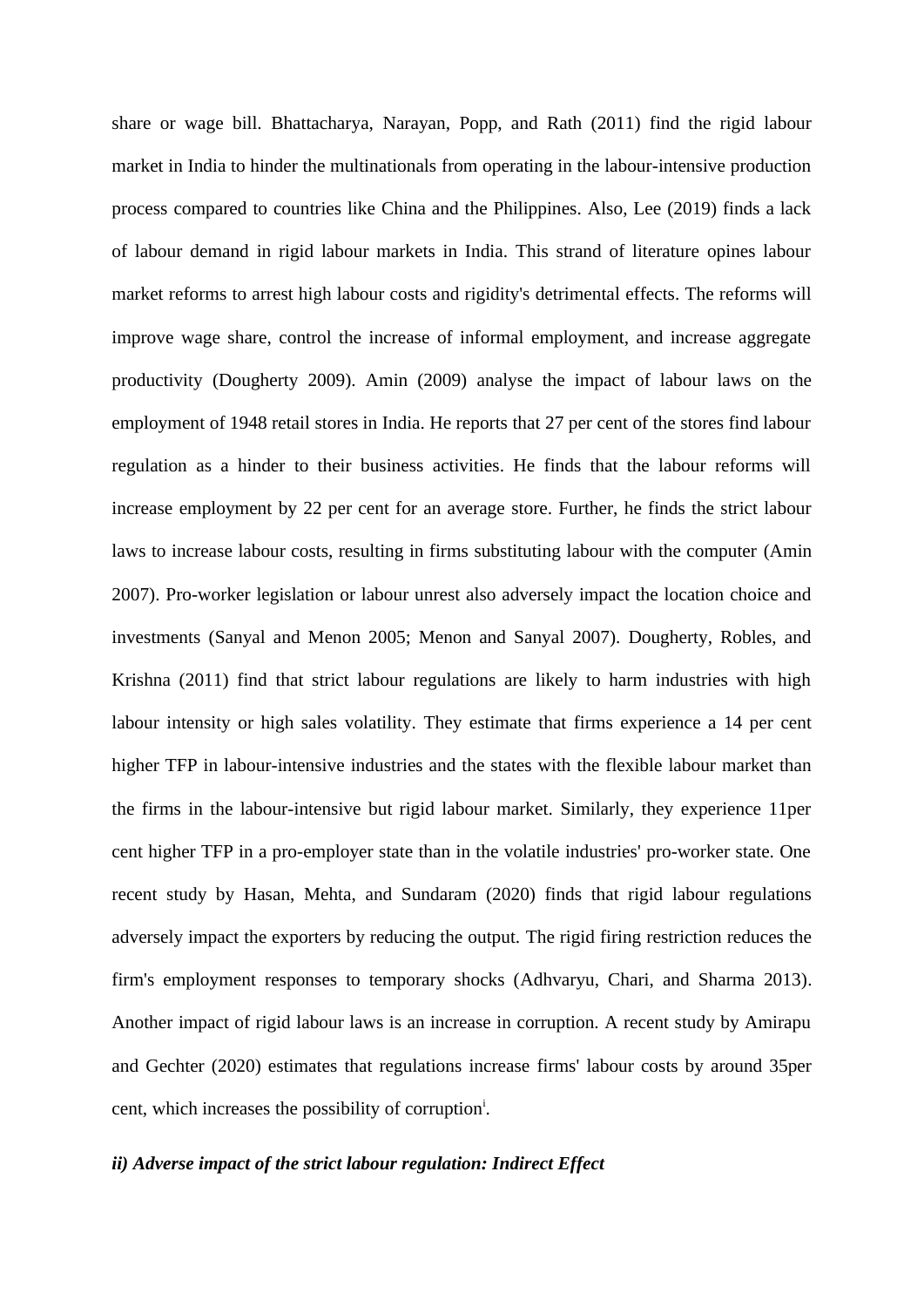The impact of some policies (like trade liberalisation) can be associated with labour rigidity. Aghion, Burgess, Redding, and Zilibotti (2008) find the dismantling of License Raj helps the industries in pro-employer states to grow more quickly than in pro-worker states. Mitra and Ural (2008) find the positive impact of trade liberalisation on productivity more pronounced for states with a flexible labour market. They also find that trade liberalisation helps the export-oriented industries in states that have flexible labour laws. Labour demand elasticity is also higher with trade liberalisation for the states with flexible labour markets (Hasan, Mitra, and Ramaswamy 2007). Labour regulations are not only limited to generate gains from trade liberalisation and are also crucial in the firm size distribution. Larger sized firms are prevalent in the states with flexible labour regulation. The prevalence of large-sized firms in flexible states is more prominent among the firms that started production after 1982, when labour laws were tightened (Hasan and Jandoc 2012). Thus, Hasan and Jandoc (2012) claim labour regulations to affect the firm's size adversely. Hasan, Kapoor, Mehta, and Sundaram (2017) emphasise that even if India is one of the largest producers and exporter of apparel, the sector is still to operate at its potential. They point to this incapability to the labour regulations that cause the firms to operate at scales that are insufficient to use the advanced techniques. A recent study by Ahluwalia, Hasan, Kapoor, and Panagariya (2018) analyses the impact of labour regulations on employment and wages. They use the 2005 abolition of the quota restrictions on the export of apparel and textile products from developing to developed countries and the variation in the labour regulations across the Indian state as a natural experiment to find the effect of labour regulation. They find significant benefits in employment and wages post 2005 in the apparel and textile industries in states with flexible labour laws.

*iii) Strict labour regulation cause substitution of labour with capital and temporary employment*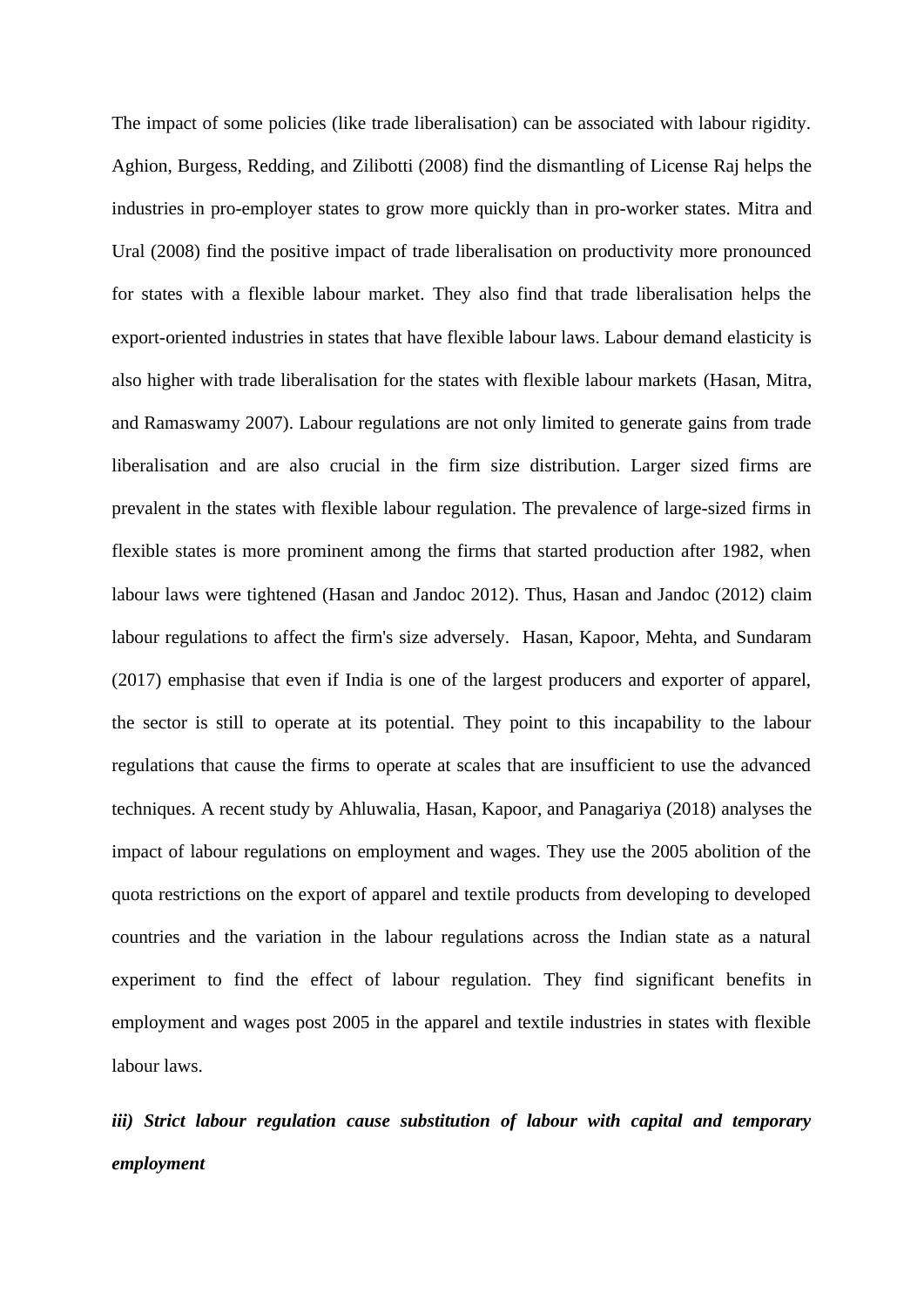Hasan, Mitra, and Sundaram (2013b) find the capital intensity higher for India's firms than other countries with the same economic development level or factor endowments. They find strict labour regulations as one of the primary reasons for the high capital intensity. The rigid labour laws do not help trade gains based on factor abundance comparative advantage (Hasan, Mitra, and Sundaram 2013a). Hasan, Mehta, and Sundaram (2020) find that producers in pro-worker states replace labour with capital. Firms use contractual or fixedterm workers for many reasons (Singh, Das, Abhishek, and Kukreja 2019). Some of the reasons are; to reduce the high labour cost (Sapkal 2016; Basu, Chau, and Soundararajan 2018), reduce the bargaining power of the permanent workers (Saha, Sen, and Maiti 2013), stay away from the legal establishment size threshold of 100 workers (Ramaswamy 2013a; Ramaswamy 2013b), increase flexibility as the employers are free to hire and fire the contract workers (Srivastava 2016), deal with temporary shocks (Chaurey 2015), and many more. Ramaswamy (2013a) finds the strict labour laws to cause the higher intensity of contract workers for the size group of 55-99 workers and in labour-intensive inflexible states. A regional case study by Barnes, Das, and Pratap (2015) in North India's automotive components production shows how a regional contract labour system has helped the employers to keep the wages low, enjoy more flexibility, skip the burden of monitoring and controlling the workers, and weaken the labour rights. However, the use of a contract worker has its demerits. As it is an 'incomplete contract', the workers' underinvest in specific skills (Singh, Das, Kukreja, and Abhishek 2017; Singh, Das, Abhishek, and Kukreja 2019).

# *Criticism of the view that Indian labour regulations harm the Indian economy*

The regulations on job security do not negatively affect (D'Souza 2010) as firms transform the work practices and make it flexible through non-compliance or weak enforcement of laws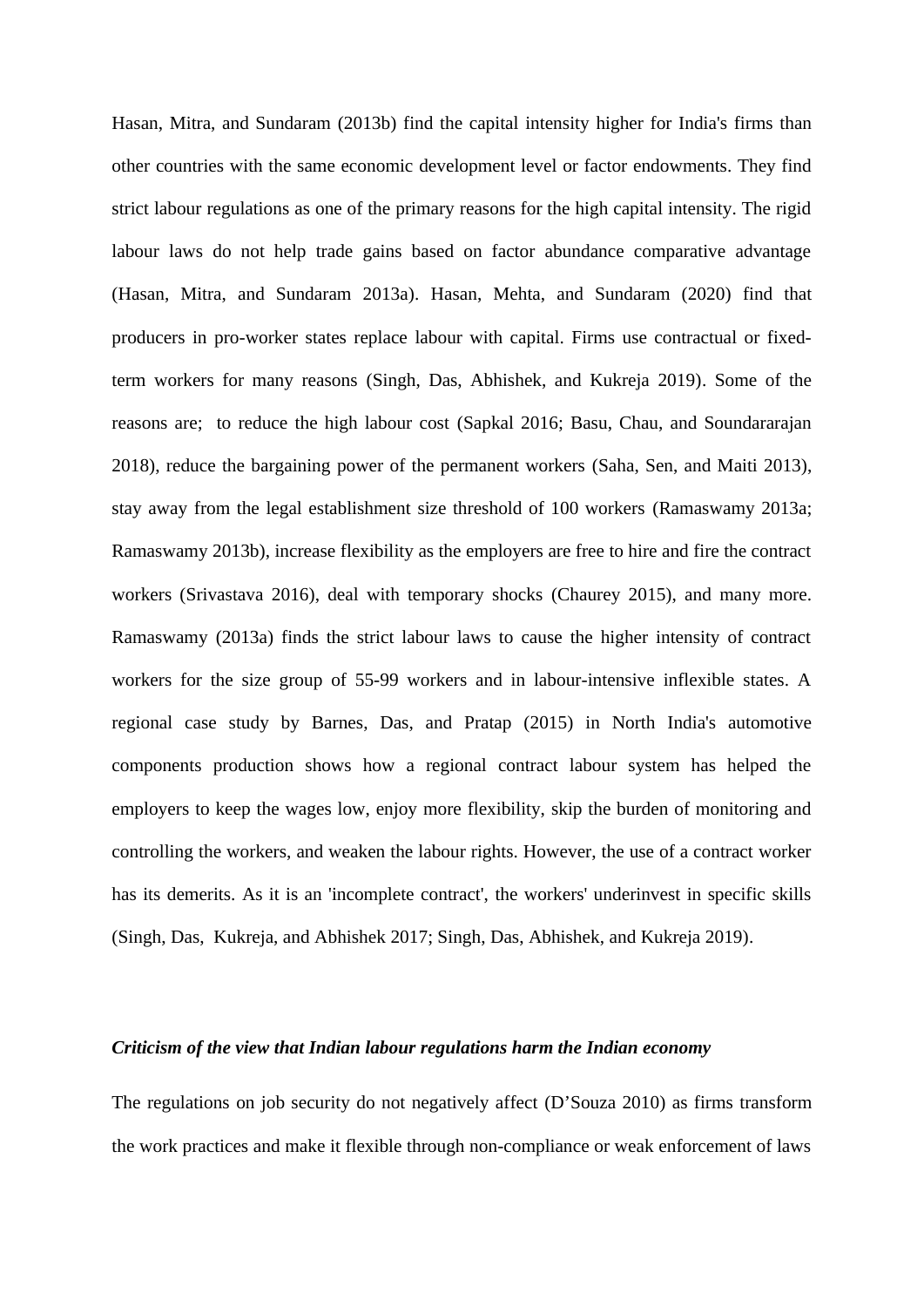(Chatterjee and Kanbur 2015). Badigannavar and Kelly (2012) finds that even a pro-worker state like Maharashtra provides weak protection to the formal sector workers and the labour unions. A recent study by Roy, Dubey, and Ramaiah (2020) finds no evidence of the spatial variation in labour regulations flexibility in explaining employment growth variation. They find that higher flexibility associates with weaker employment growth. In a similar vein, Roychowdhury (2019a) and Roychowdhury (2019b) explain that the labour laws cannot be held responsible for the employment stagnation in India's organised manufacturing as it applies to less than 35per cent of aggregate employment. He further finds that the worker's bargaining power is declining in Indian manufacturing. A study on Gujarat's deregulatory reforms by Deakin and Haldar (2015) proposes very little evidence linking law deregulation to growth. In response to the belief that employment protection legislation restricts employment adjustment from demand shock, Sofi and Kunroo (2018) find no evidence from 2000-01 to 2011-12. Moreover, Rodgers and Menon (2013) find that employment adjustment and dispute settlement restrictions cause higher job quality for women.

One of the most influential studies by Besley and Burgess (2004) has been criticised on various conceptual and measurement issues, coding errors, methodological problems, failure to replicate the findings (Bhattacharjea 2006; Jha and Golder 2008; Bhattacharjea 2009; D'Souza 2010; Storm 2019) and, difficulties in the enforcement of the labour laws in India (Fagernäs 2010). Some scholars find the labour laws changes are endogenous to several other economic factors and do not explicitly determine economic indicators (Dutta Roy 2004; Deakin, and Sarkar 2011). Another study that has been severely criticised is Basu, Fields, and Debgupta (2009), which find flexible labour laws beneficial to workers' wages and employment. Roychowdhury (2014) examine their theoretical argument and find their policy conclusion to be unsustainable.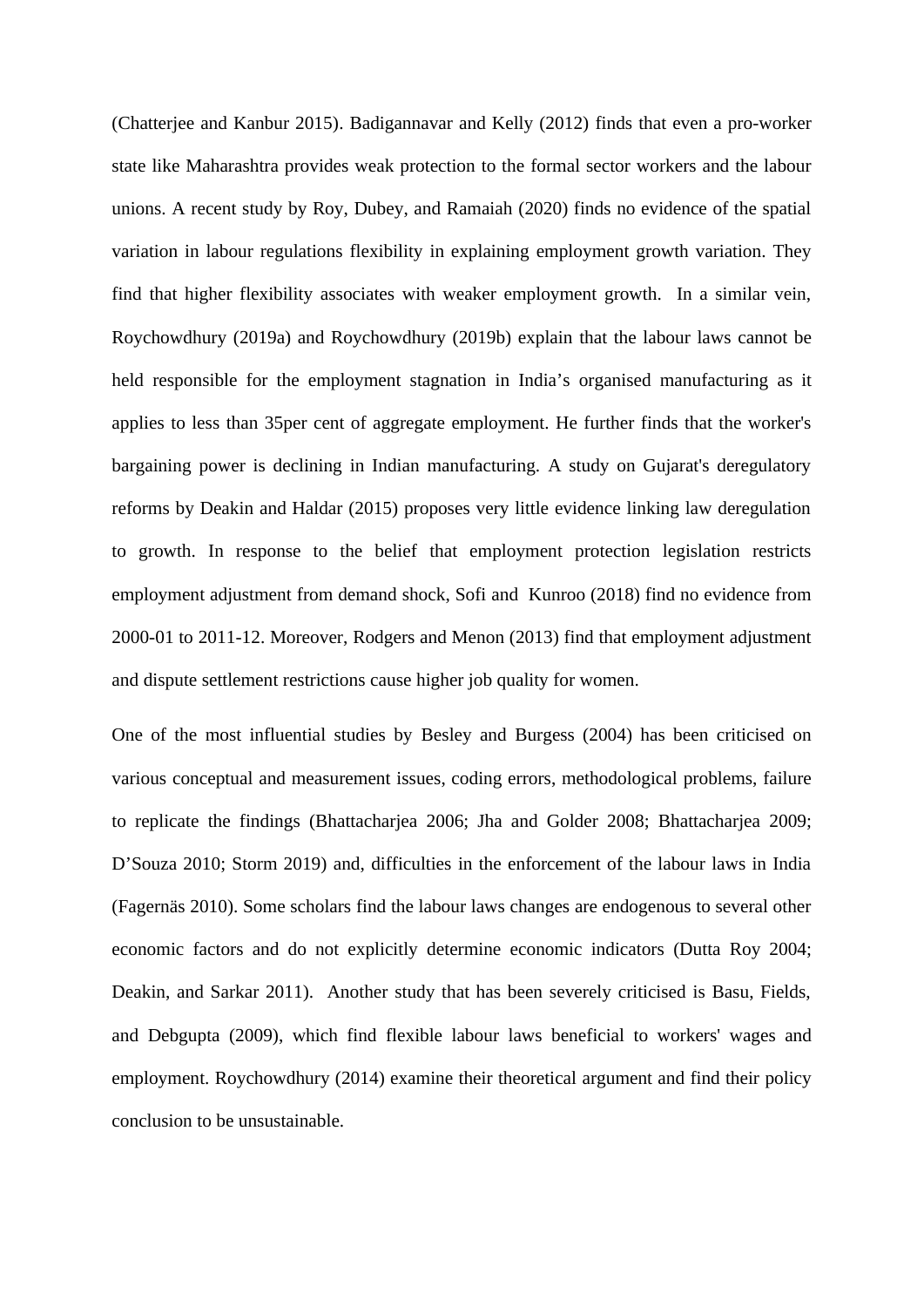Thus, the impact of strict labour laws on the Indian economy is inconclusive. One group of scholars advocate relaxation in labour laws, while the other group supports labour protection. The differences in opinion stem from both analytical as well as methodological understanding. In this context, the Indian government deregulated the labour laws in recent years, believing that the pre-existing labour laws are detrimental (Government of India, 2018). We analyse the impact of these recent relaxations in labour laws on plant employment and performance. This study adds to the existing literature by finding whether the recent relaxations in the labour laws that one group of scholars have been advocating over the years have been gainful or not. Thus, this paper contributes to the literature on the Indian institutional reform effects, plant employment, and performance in Indian manufacturing, quasi-natural experiment, and the recent developments in the Indian labour market.

# **Background**

Under the Constitution of India, labour is a subject in the concurrent list where both the Central and the state governments are capable of enacting legislation. After a long time, Rajasthan was the first Indian state that introduced labour reforms in four majors Acts: The Industrial Disputes Act (1947), The Factories Act (1948), The Contract Labour (Regulation and Abolition) Act (1970), and the Apprentices Act (1961) in 2014. [Table 1](#page-9-0) describes the amendments in each of these Acts.

<span id="page-9-0"></span>

|  |  |  |  | <b>Table 1: Labour Reforms in Rajasthan</b> |
|--|--|--|--|---------------------------------------------|
|--|--|--|--|---------------------------------------------|

|     |            | <b>Major Amendments</b>                                       |
|-----|------------|---------------------------------------------------------------|
| The | Industrial | Government approval is not required for companies with 300 or |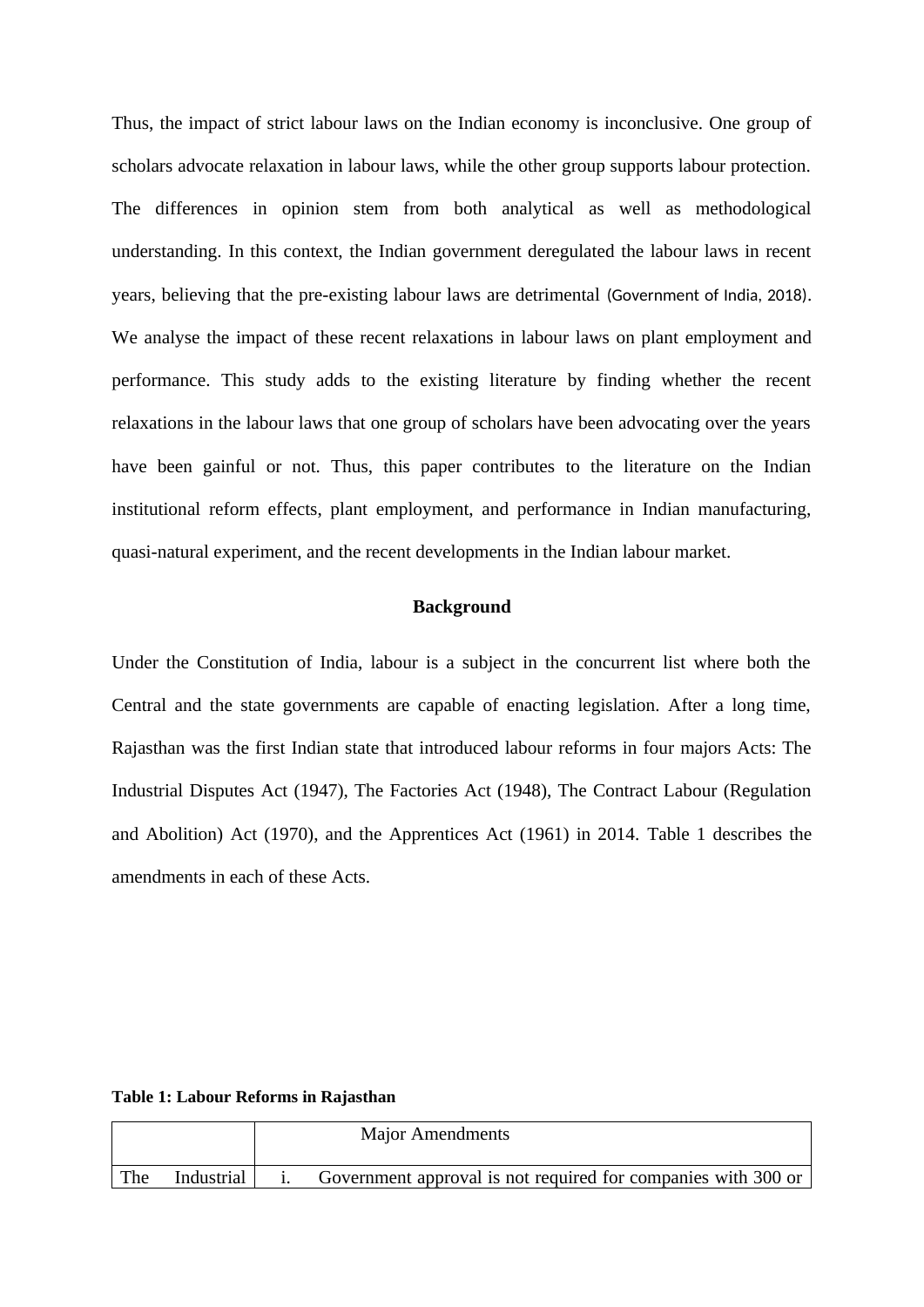| <b>Disputes</b><br>Act |      | fewer workers to shut down or retrench workers. The earlier    |
|------------------------|------|----------------------------------------------------------------|
| (1947)                 |      | limit was 100 workers.                                         |
|                        | ii.  | The membership requirement to form a union has increased       |
|                        |      | from 15 per cent to 30 per cent of the total workmen.          |
|                        | iii. | The time limit for any worker to object has been reduced to    |
|                        |      | three years from an indefinite period.                         |
|                        |      |                                                                |
| Factories<br>The       |      |                                                                |
| Act (1948)             | i.   | The threshold limit increased from 10 or more workers with the |
|                        |      | power to 20 or more workers with power, and 20 or more         |
|                        |      | workers without power to 40 or more workers without power.     |
|                        | ii.  | Any complaint against the employer about the violation of this |
|                        |      | Act will not receive cognisance by a court without prior       |
|                        |      | permission from the state government.                          |
| The<br>Contract        | i.   | Applicable to establishments that employ 50 or more workers on |
| Labour                 |      | contract against the former 20 or more workers.                |
| (Regulation and        |      |                                                                |
| Abolition)<br>Act      |      |                                                                |
| (1970)                 |      |                                                                |
| The Apprentices        | i.   | Apprentice's stipend will be no less than the minimum wage.    |
| Act (1961)             | ii.  | Government to bear part of the costs of apprentice training in |
|                        |      | order to encourage skilling.                                   |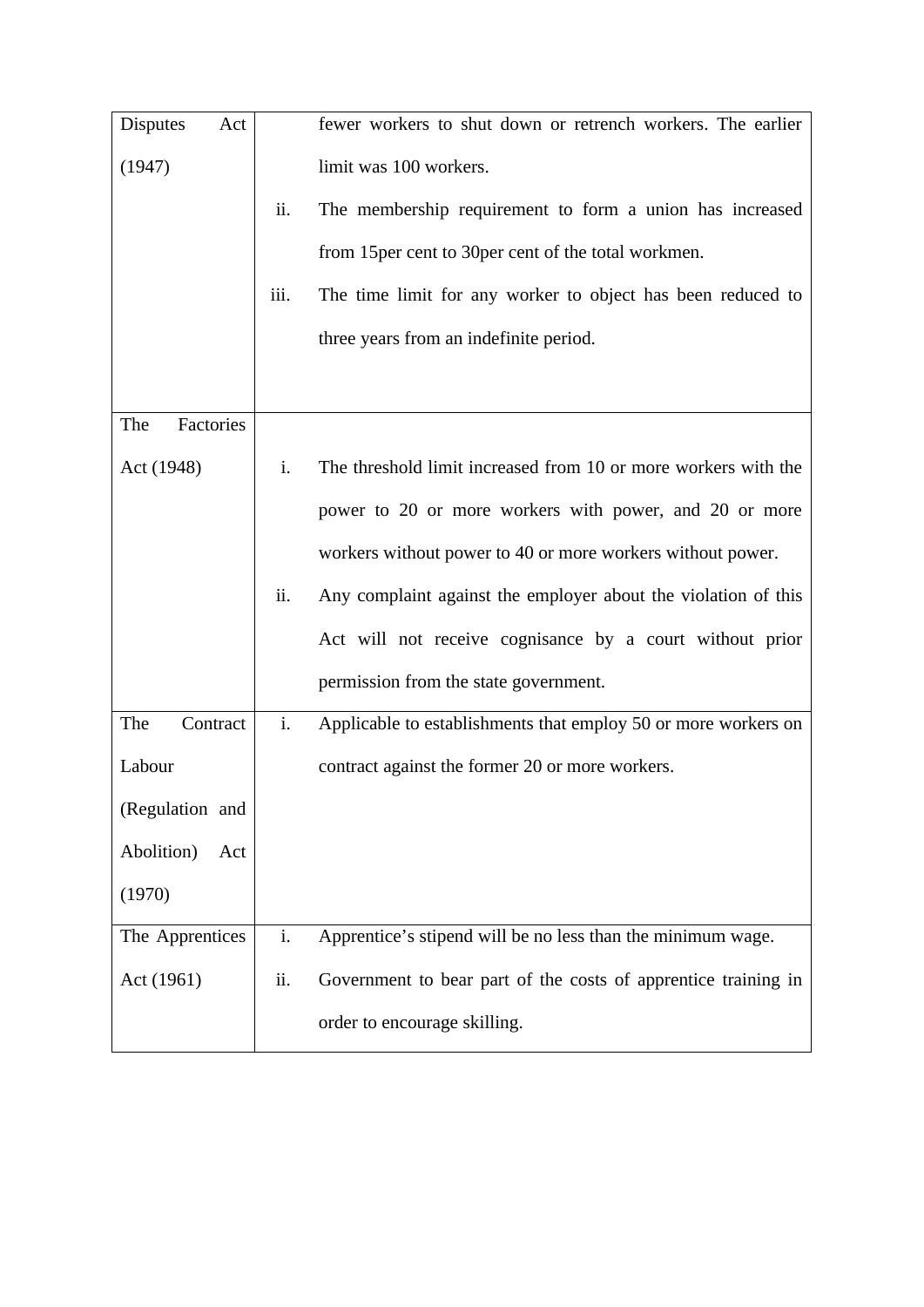Most of these reforms were pro-employer. These deregulations in the labour laws provide an interesting setup to examine the reforms' impact on plant employment and performance.

Diluting the labour laws can have an ambiguous impact on plant employment and performance. The flexibility in labour laws can increase plant employment as the reform reduces the hiring and firing cost, and therefore, the employers can adjust the labourers according to their requirements and prefer cheap labour. The labour's bargaining power also reduces, and this might act as a catalyst to increase employment. These reforms can also increase contractual workers' use because of their added advantage (Kuroki 2012; Drager and Marx 2017). However, these pro-employer reforms can also cause employment to decline as employers get the authority to shed workers quickly. The lack of powerful labour unions further makes the dismissal process easy (Watanabe 2018; Roychowdhury 2019a; Roychowdhury 2019b). As the labour cost declines with the reforms, plants might increase capital investments to complement the labour. Also, flexible labour laws result in less costly bank loans as the borrower's default risk declines due to the increased flexibility to adjust labour (Alimov 2015). On the contrary, the low cost of labour can cause employers to substitute labour for capital (Hasan, Mitra, and Sundaram 2013a; Hasan, Mitra, and Sundaram 2013b; Hasan, Mehta, and Sundaram 2020). Plant productivity may increase because employers can adjust labourers and lay off unproductive workers resulting in the most productive skill matches (Caballero, Cowan, Engel, Micco 2013; Maida and Tealdi 2020). The worker's effort can also increase because of the fear of dismissal (Bradley, Green, and Leeves 2014). On the contrary, productivity can decrease as low job security might cause the workers to invest less in plant-specific human capital value addition (Acharya, Baghai, and Subramanian 2013), discourage the workers from providing effort, and high wage inequality among the workers (Shimizutani, and Yokoyama 2009; Silva, Martins and Lopes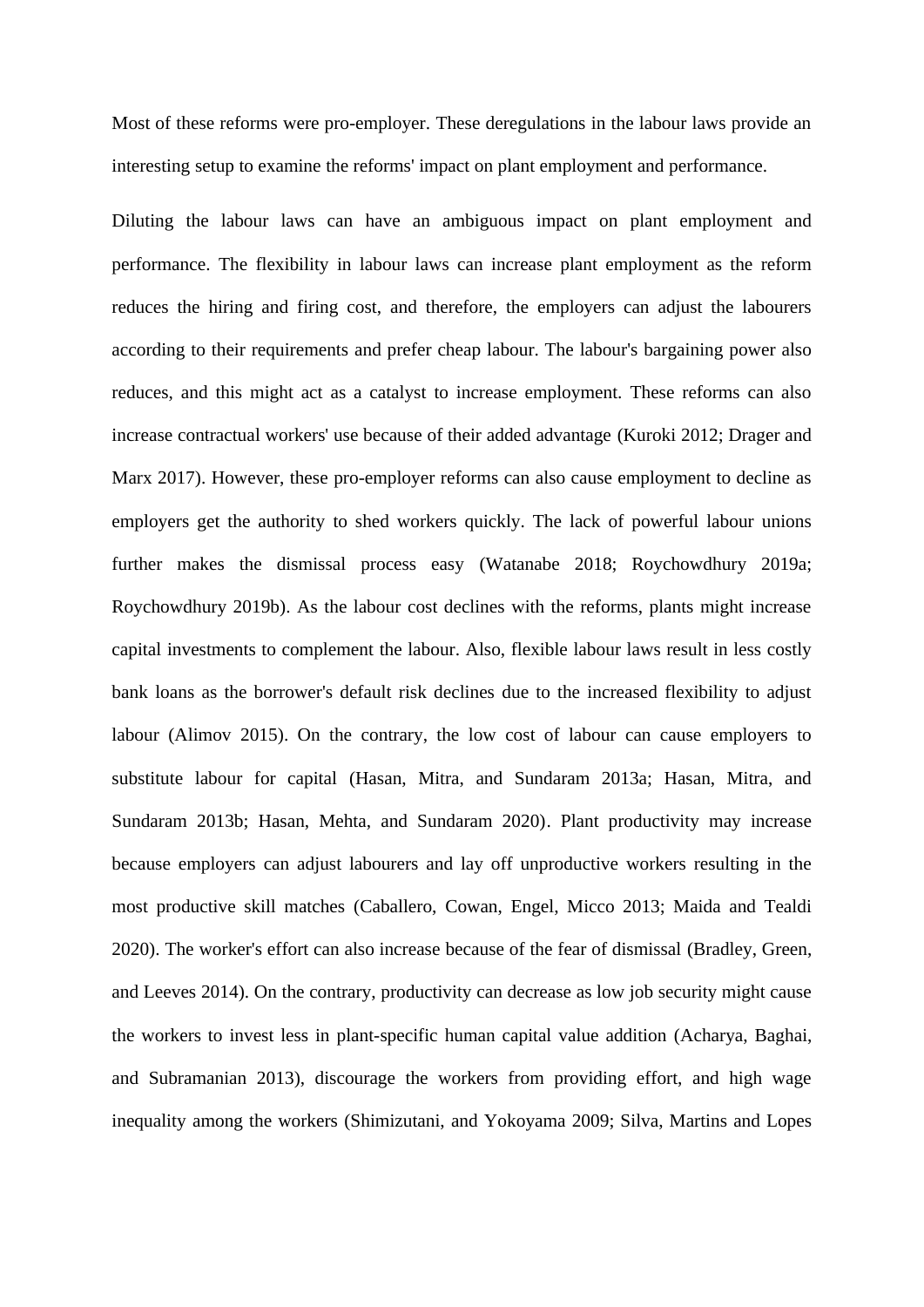2018). Thus, the effect of the labour laws reforms on plant employment and performance warrants an empirical examination.

#### **Empirical Methodology**

We use the difference-in-difference (DID) framework to compare the plant outcomes before and after the reforms in the treatment and the control state. To the best of our knowledge, we find no other policy or reforms implemented in Rajasthan in 2014 that impacted plant-level outcomes differentially more or less than in the control state. This will help us identify the treatment effect of labour reforms in Rajasthan.

Ideally, we would like to compare the plants in Rajasthan with an observationally similar control group. We choose the establishments in Punjab as a control group because of the following reasons: i) Punjab is a neighbouring state of Rajasthan and have similar characteristics in various aspects ii) Among the other neighbouring states of Rajasthan, i.e., Gujarat, Madhya Pradesh, Uttar Pradesh, and Haryana had also started to think of introducing flexibility in labour laws around 2014 mostly because of the similar political affiliation in those states (ruling party). Thus, we would not get unbiased estimates if we use these states as a control group. iii) Punjab and Rajasthan experience a similar degree of flexibility in labour restrictions before the reform (Government of India, 2018). Furthermore, as a robustness check, we choose establishments from other states as a control group.

#### **Figure 1: Treatment and the control state in India**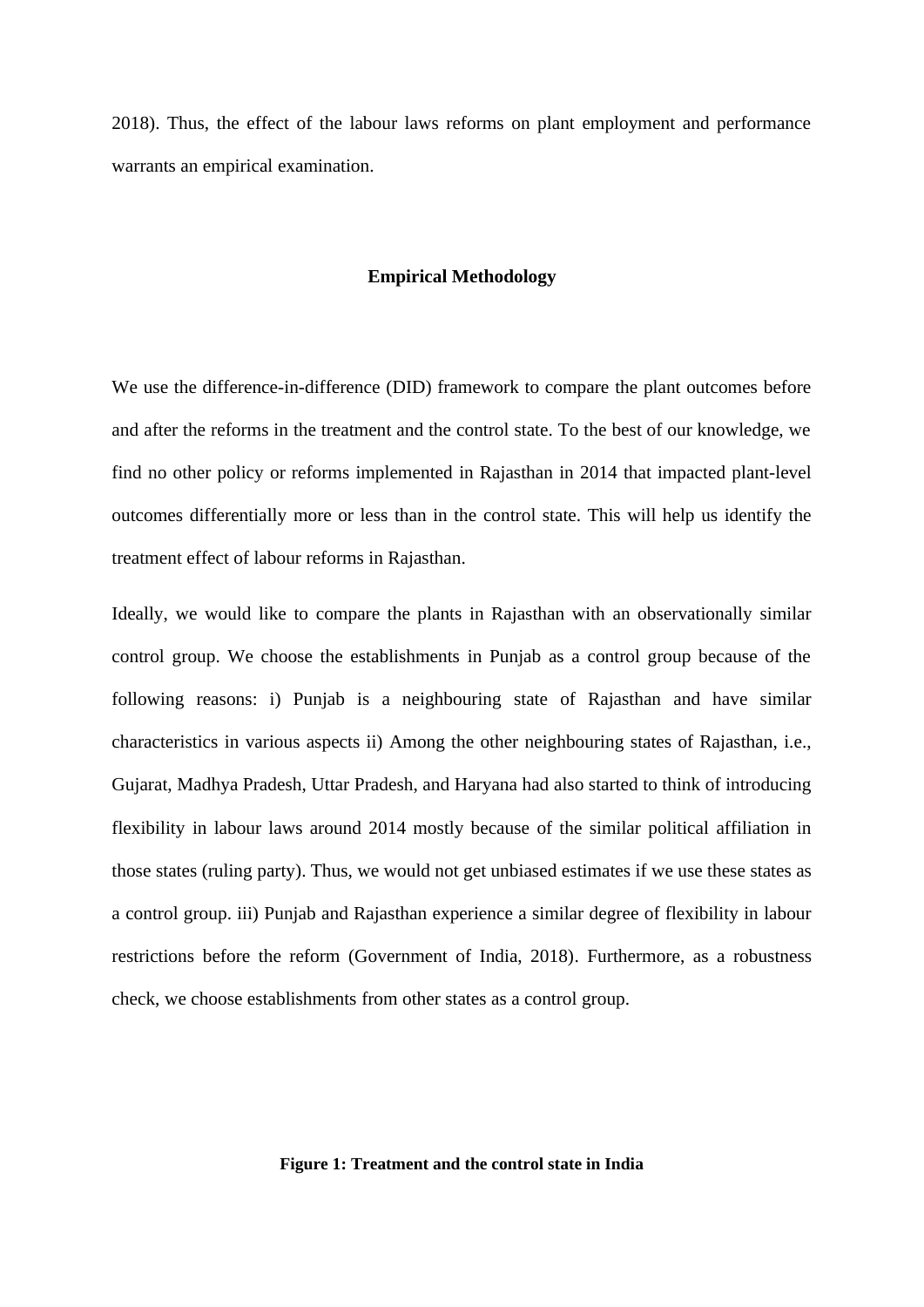

The identifying assumption of the DID estimator is that the treatment and the control group should have similar trends before the reform. In the subsequent section, we show that Rajasthan and Punjab have similar trends in pre-2014. We estimate the following plant level reduced form regression specification in Equation (l) to find the impact of labour laws reforms on various plant outcomes.

$$
Y_{ijst} = \beta_0 \text{Tree} \, t_i + \beta_1 \text{Post}_t + \beta_2 \text{Tree} \, t_i + \text{Post}_t + X_{ijt} + \kappa_i + \gamma_t + \delta_j t + \epsilon_{ijst} \quad (1)
$$

where *i*,*j*,*s*,*t* index plants, industry (2-digit), state and year.  $Y_{ijst}$  represents plant-level outcomes like employers, direct workers, contractual workers, capital, inputs, GVA, TFP, profit, and emoluments. Post<sub>t</sub> is an indicator variable that takes the value of 1 for the years after the amendments (2014-15 to 2016-17) and 0 otherwise. *Trea t i* is an indicator variable that takes the value of 1 if the plant is in the treated state Rajasthan and 0 if the plant belongs to Punjab. *κ<sup>i</sup>* is the plant fixed effect that controls for any time-invariant unobserved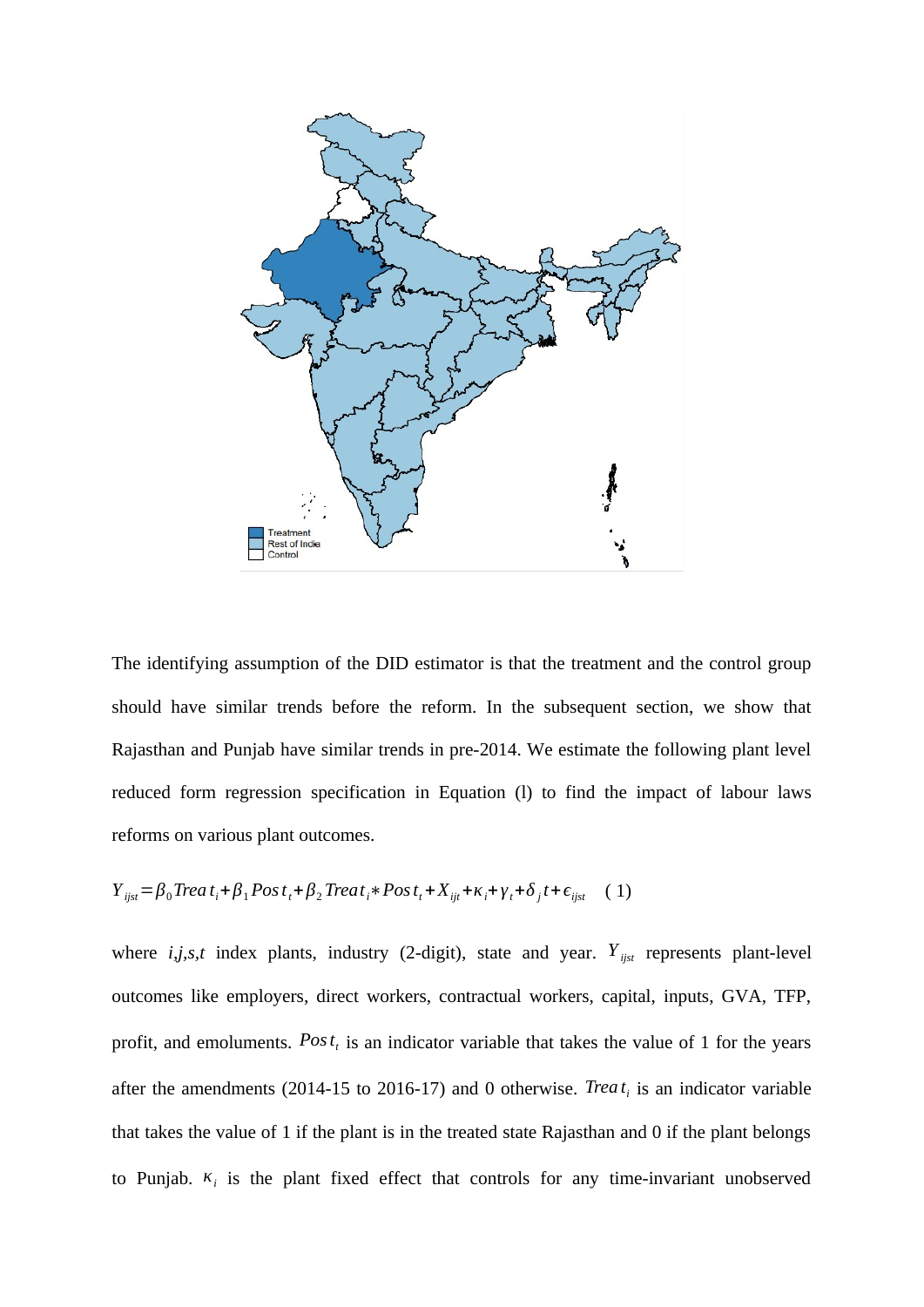heterogeneity*. γ<sup>t</sup>* is the year fixed effect that controls the year specific unobserved changes. We should keep in mind that  $Pos t_t$  will be completely absorbed by the year fixed effects whereas, *Trea*  $t_i$  will be completely absorbed by the plant fixed effects.  $X_{ijt}$  are the controls, namely, age of the plant, percentage of the output that the plant export, import dummy trend, GVA, capital, inputs, profit, emoluments, and workers<sup>ii</sup>.  $\delta_j t$  represents industry trends and  $\epsilon_{ijst}$  is the stochastic error term. We cluster standard errors at the state levels. The coefficient of the interaction of *Trea*  $t_i$  and  $Post_t$ ,  $\beta_2$  is the coefficient of our interest that captures the causal impact of the labour laws reform on the plant outcomes. We consider the entrants, incumbents, and exiters during the sample period.

The reforms in the labour laws may be more pronounced for the "affected plants". Affected plants are those that are most likely to be affected by the labour laws reforms. We identify affected plants in two ways; i) Plants that fall directly under the Industrial Disputes Act (1947) reforms, and ii) Plants that fall directly under the Contract Labour (Regulation and Abolition) Act (1970) reform, in the pre-treatment period. To find the impact of the reforms on the affected plants, we use triple difference and estimate the following reduced-form regression specification:

 $Y_{ijst} = \beta_0$ Trea t<sub>i</sub> +  $\beta_1$ Pos t<sub>i</sub> +  $\beta_2$  Affecte  $d_i$  +  $\beta_3$ Treat<sub>i</sub> \* Pos t<sub>i</sub> +  $\beta_4$ Pos t<sub>i</sub> \* Affecte  $d_i$  +  $\beta_5$ Treat<sub>i</sub> \* Affecte  $d_i$  +  $\beta_6$ Treat<sub>i</sub> \* (2)

The coefficient,  $\beta_6$  captures whether the affected and the non-affected plants responded differently after the reform to before in Rajasthan compared to Punjab. A significant *β*<sup>6</sup> indicates that the law changes were effective in impacting those plants that were intended to.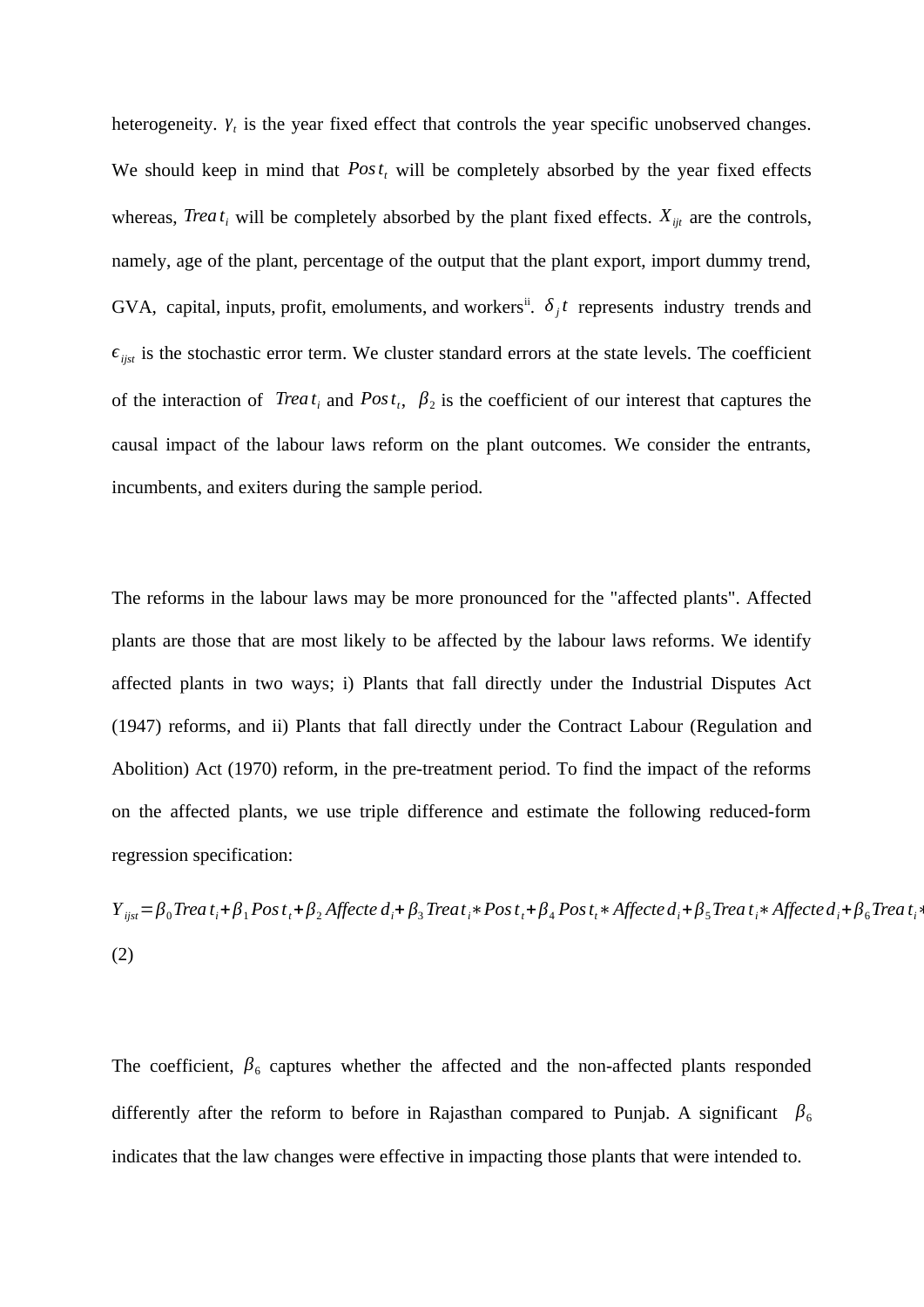We further analyse the impact of the reform on heterogeneous industry categories. Plants in labour-intensive industries or export-oriented industries are more likely to be impacted by increased labour laws flexibility. Many studies find the strict labour regulations to affect the exporters and the labour-intensive industries adversely (Mitra and Ural 2008; Dougherty, Robles, and Krishna 2011; Hasan, Mitra, and Sundaram 2013a; Ramaswamy 2013a; Saha, Sen, and Maiti 2013; Hasan, Mehta, and Sundaram 2020). Therefore, in a similar vein, the increase in flexibility in labour laws should be differentially larger in these types of industries. To test this, we estimate the following regression specification:

 $Y_{ijst} = \beta_0$ Trea t<sub>i</sub> +  $\beta_1$ Pos t<sub>i</sub> +  $\beta_2$ IndustryTyp e<sub>i</sub> +  $\beta_3$ Trea t<sub>i</sub> \* Pos t<sub>i</sub> +  $\beta_4$ Pos t<sub>i</sub> \* IndustryType +  $\beta_5$ Trea t<sub>i</sub> \* IndustryTyp (3)

 $\beta_6$  finds the heterogeneous impact of the changes in labour laws on plant outcomes. *IndustryTyp e*<sub>*i*</sub> is an indicator variable that takes a value of 1 if a plant is in labour-intensive/export-oriented industries and zero otherwise.

#### **Data**

We use the Indian manufacturing sector's plant-level longitudinal data from the Annual Survey of Industries (ASI) provided by the Ministry of Statistics and Programme Implementation, Government of India. The ASI is a nationally representative survey of plants/establishments registered under The Factories Act, 1949. The Factories Act, 1949, is important legislation that regulates India's manufacturing activities and includes all establishments that employ 10 or more workers (with electricity) or 20 or more workers (without electricity). Our data set covers India's formal manufacturing. The establishments in ASI data are divided into a census sector and a survey sector. The plants with more than 100 workers or that file joint returns in the ASI survey or are situated in some industrially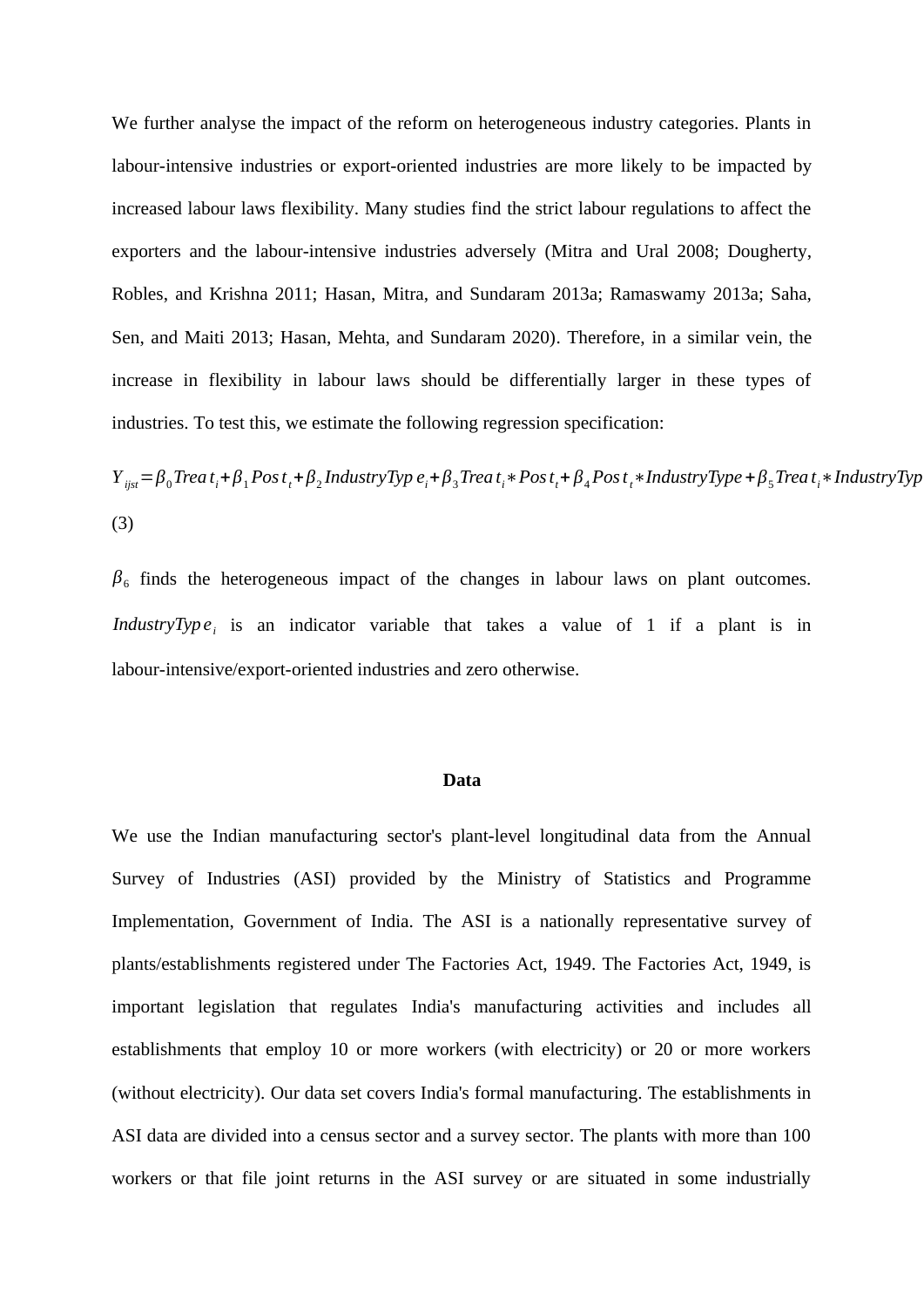backward states like Manipur, Meghalaya, Nagaland, Tripura, Andaman, and Nicobar Island are surveyed every year and hence are called census sector. Plants that do not fall in the census sector are randomly sampled using a systematic circular sampling technique within each state\*Industry\*Sector\*4 digit stratum and form the survey sector. We use the information from both the census and the sample sector for manufacturing plants. Furthermore, as a robustness check, we restrict our sample with the census sector's establishments and use a balanced panel. [Table 2](#page-16-0) presents the number of observations by the census and the sample sector in the treatment and control group.

|         | Rajasthan(Treatment)    |      | Punjab(Control) |        |  |
|---------|-------------------------|------|-----------------|--------|--|
|         | Sample<br><b>Census</b> |      | Census          | Sample |  |
| 2011-12 | 638(34.71)              | 1200 | 731(27.02)      | 1974   |  |
| 2012-13 | 1726(72.12)             | 667  | 1568(65.33)     | 832    |  |
| 2013-14 | 1462(67.03)             | 719  | 1392(58.14)     | 1002   |  |
| 2014-15 | 683(29.21)              | 1655 | 684(27.15)      | 1835   |  |
| 2015-16 | 1810(66.27)             | 921  | 1200(46.11)     | 1402   |  |
| 2016-17 | 1608(60.47)             | 1051 | 1215(43.37)     | 1586   |  |

#### <span id="page-16-0"></span>**Table 2:Number of Observations**

Source: Authors' calculation based on ASI data.

Notes: The bracketed number is the observation percentage in the census sector in that particular group year.

In this study, we utilise the ASI dataset from 2011-12 to 2016-17. The reference period of the ASI data is a fiscal year between April to March. We use plant-level information on employees, direct and contractual labour, capital, inputs, profits, emoluments, GVA, and TFP. Capital is measured as the average of fixed capital's net book value at the beginning and the end of the fiscal year. The labour input is measured as the average number of person worked. The average number of person worked is the ratio of total person-days to the number of working days. We estimate TFP using the methodologies proposed by Woolridge (2009) and Levinsohn and Petrin (2003) refereed in this paper as TFP (method 1) and TFP (method 2), respectively. The procedure for estimating the TFP is presented in the Appendix. GVA is deflated by the suitable wholesale price index (WPI) by groups using 2005 as the base year.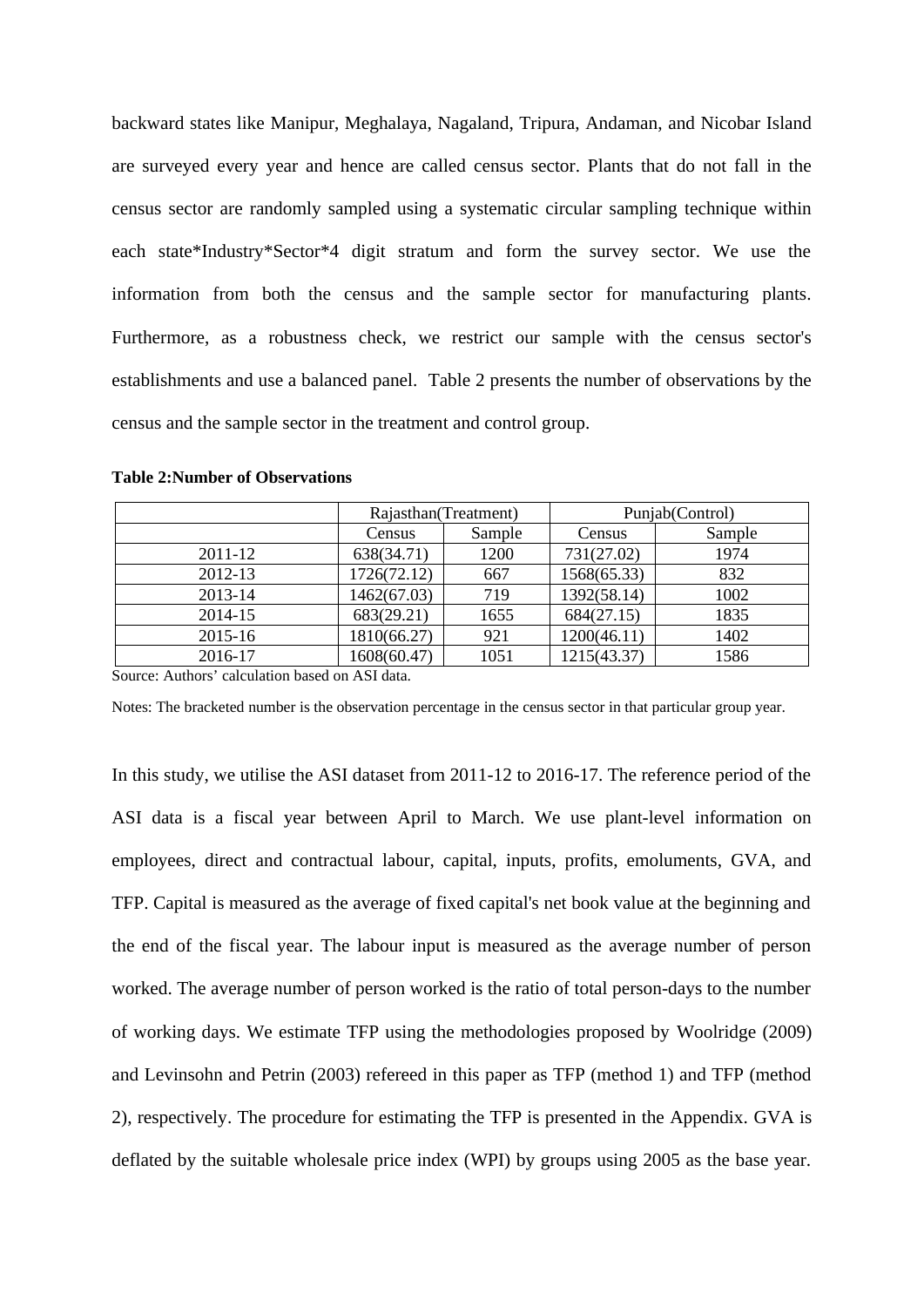Matching the detailed categories of WPI with the 2-digit industry classification was impossible due to data limitations. However, a close and mindful comparison of the groups was undertaken to choose appropriate price deflators. Fixed capital is deflated using WPI for machinery and equipment. The consumer price index (CPI) of rural labourers and industrial workers is used as a deflator for workers' emoluments. We classify an industry as labour intensive if the capital intensity<sup>iii</sup> is below the total manufacturing median (Kapoor 2015). To find the export-oriented industries, we use the 2 digit industry trade information from U.N.

Comtrade and calculate the value of T, where  $T = \frac{M - X}{Q - X}$  $\frac{M}{Q-X+M}$  M is import, X is export, and Q is production. If T's values are negative, then that particular industry is export-oriented (Erlat 2000; Krueger, Lary, Monson, and Akrasanee 1981). We use the output data (Q) from the United Nations Industrial Development Organization. We use the information from the pretreatment years (2011-12 to 2013-14) to categorise the industries. The industries in each category are mentioned in the Appendix. [Table 3](#page-17-0) summarises the data used in our analysis for the treatment and the control groups pre and post-reform.

<span id="page-17-0"></span>**Table 3: Summary Statistics**

|                                  |           | Treatment | Control   |           |  |
|----------------------------------|-----------|-----------|-----------|-----------|--|
|                                  | Pre       | Post      | Pre       | Post      |  |
|                                  | Treatment | Treatment | Treatment | Treatment |  |
| <b>Observations</b>              | 6.412     | 7,728     | 7,499     | 7,922     |  |
| <b>Panel A: Plant Employment</b> |           |           |           |           |  |
| Log Employees                    | 3.120     | 0.700     | 3.134     | 0.004     |  |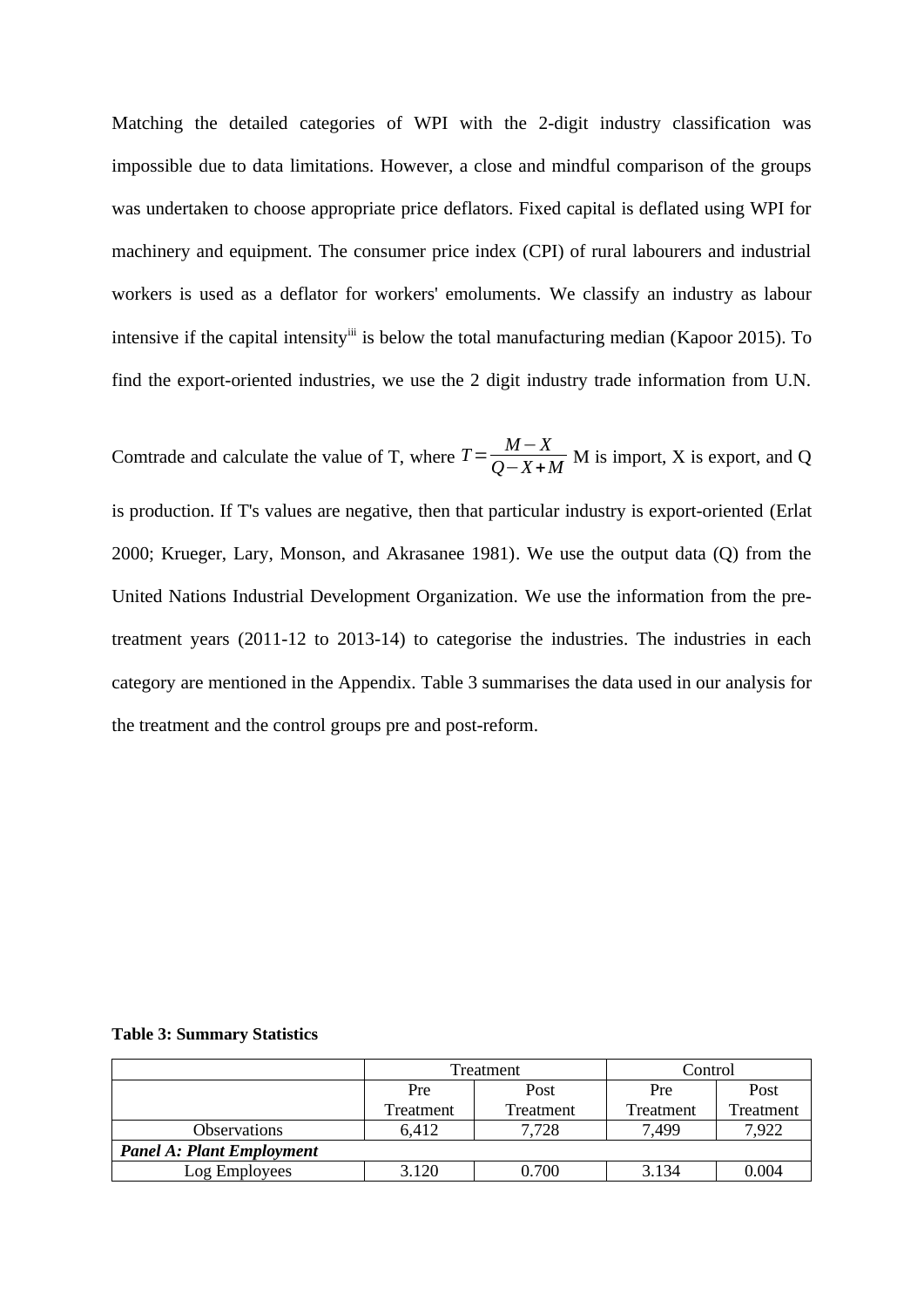|                                              | [1.214] | $[0.150]$ | [1.165]   | [0.124]   |
|----------------------------------------------|---------|-----------|-----------|-----------|
| <b>Contractual to Total Workers</b>          | 0.213   | 0.195     | 0.294     | 0.322     |
| Ratio                                        | [0.382] | [0.368]   | [0.413]   | [0.430]   |
| Direct to Total Workers Ratio                | 0.923   | 0.882     | 0.858     | 0.785     |
|                                              | [0.212] | [0.284]   | $[0.276]$ | [0.361]   |
| <b>Log Contractual Workers</b>               | 3.433   | 3.590     | 3.043     | 3.111     |
|                                              | [1.210] | [1.306]   | [1.143]   | [1.108]   |
| <b>Log Direct Workers</b>                    | 2.579   | 2.541     | 2.504     | 2.459     |
|                                              | [1.148] | [1.191]   | [1.244]   | [1.301]   |
| <b>Panel B: Plant Performance and Inputs</b> |         |           |           |           |
| Log Capital                                  | 10.220  | 7.549     | 9.845     | 9.355     |
|                                              | [3.017] | [1.184]   | $[2.229]$ | $[1.482]$ |
| Log Inputs                                   | 11.811  | 11.819    | 11.324    | 4.602     |
|                                              | [2.171] | [2.242]   | [2.011]   | [1.607]   |
| Log GVA                                      | 10.485  | 10.902    | 10.165    | 10.568    |
|                                              | [1.612] | [1.838]   | [1.383]   | [1.554]   |
| Log TFP (Method 1)                           | 7.364   | 7.735     | 7.122     | 7.487     |
|                                              | [0.987] | [1.159]   | [0.771]   | $[0.914]$ |
| Log TFP (Method 2)                           | 7.476   | 7.850     | 7.227     | 7.593     |
|                                              | [1.000] | [1.173]   | [0.782]   | [0.926]   |
| Log Profit                                   | 8.720   | 9.705     | 8.298     | 9.184     |
|                                              | [2.011] | [2.338]   | [1.602]   | [1.865]   |
| Log Emolument                                | 9.234   | 3.139     | 9.017     | 5.203     |
|                                              | [1.545] | [0.353]   | [1.394]   | [0.391]   |

Notes: The main entries and the brackets' entries are the mean and the standard deviation of each variable. We use the sample weights provided by ASI in the calculation.

# **Results**

# **Parallel Trends**

We establish that the parallel trends assumption between the treatment and the control group holds using two approaches. First, we graphically inspect the parallel trend assumption. Figure 2 provides the detrended values of employees, both directly employed and contractual workers, for treated and the control states. Visually, the trends are parallel until 2014-15 and diverge after that. Second, we use a formal placebo regression to check the potential treatment effects before the reforms (2011-12 to 2013-14).

$$
Y_{ijst} = \beta_0 \text{Time}_t + \beta_1 \text{Tree} \, t_i * \text{Time}_t + X_{it} + \kappa_i + \gamma_t + \delta_j t + \epsilon_{ijst} \tag{4}
$$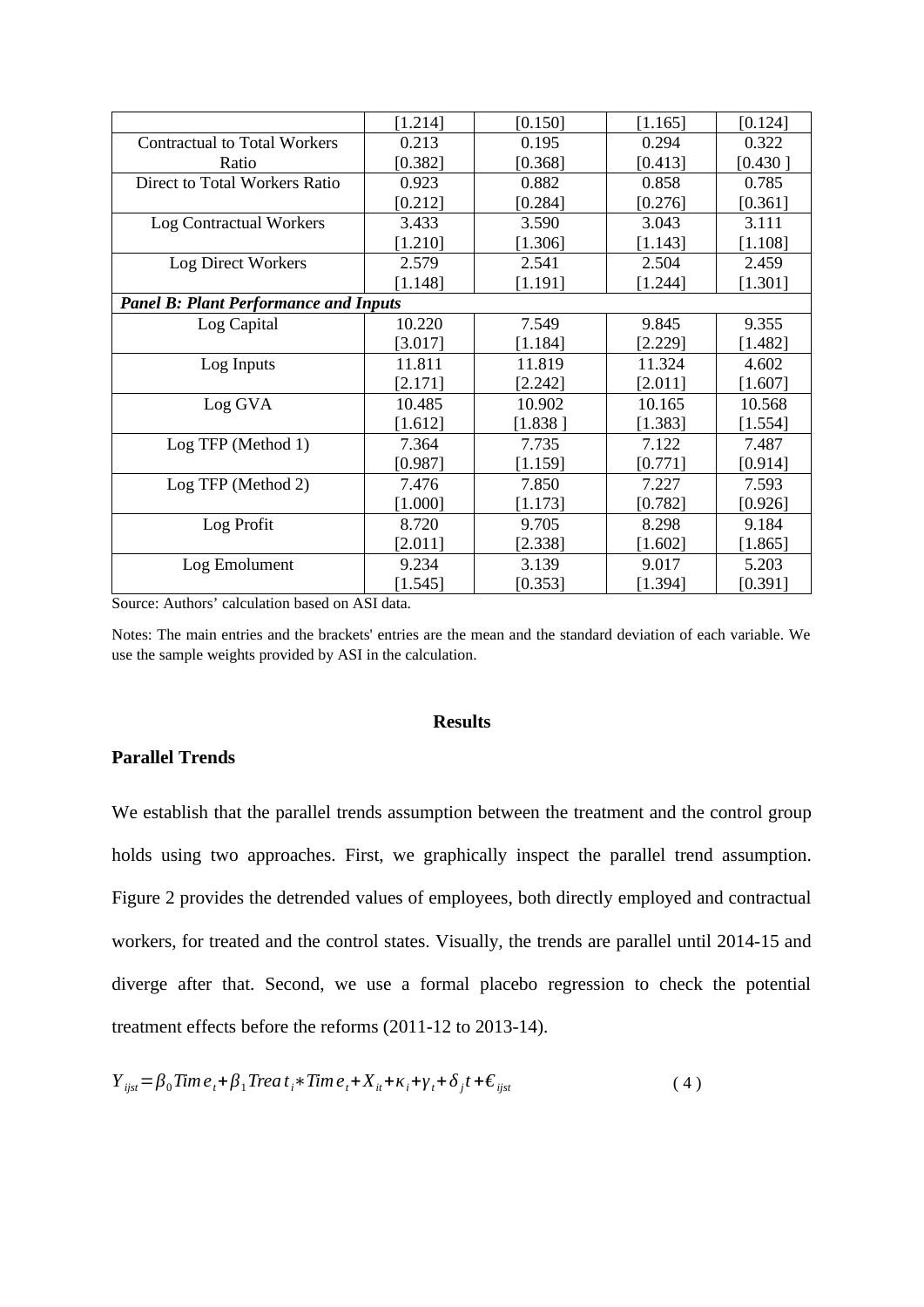where  $Time<sub>t</sub>$  is a continuous variable  $(0,1,2)$  for the years 2011-12, 2012-13 and 2013-14 respectively. If the treatment and the control state hold parallel trends, then  $\beta_1$  should be zero. In and [Table 5,](#page-20-0) we find the coefficient of the interaction term  $T$  *rea*  $t_i * T$ *ime*<sub>t</sub> to be statistically insignificant. Thus the parallel trend assumption holds and confirms that the results are not driven by spurious effects.





Source: Authors' calculation based on ASI data.

<span id="page-19-0"></span>Notes: The values are detrended using first-order differencing.

**Table 4: Testing the Parallel Trends for Plant Employment**

|                     | Log       | Log         | Log Direct | Contractual to       | Direct to Total      |
|---------------------|-----------|-------------|------------|----------------------|----------------------|
|                     | Employees | Contractual | Workers    | <b>Total Workers</b> | <b>Workers Ratio</b> |
|                     |           | Workers     |            | Ratio                |                      |
| <b>Treat * Time</b> | $-0.008$  | $-0.036$    | $-0.020$   | 0.001                | $-0.002$             |
|                     | (0.004)   | (0.007)     | (0.005)    | (0.000)              | (0.002)              |
| N                   | 9981      | 3043        | 8764       | 9914                 | 8775                 |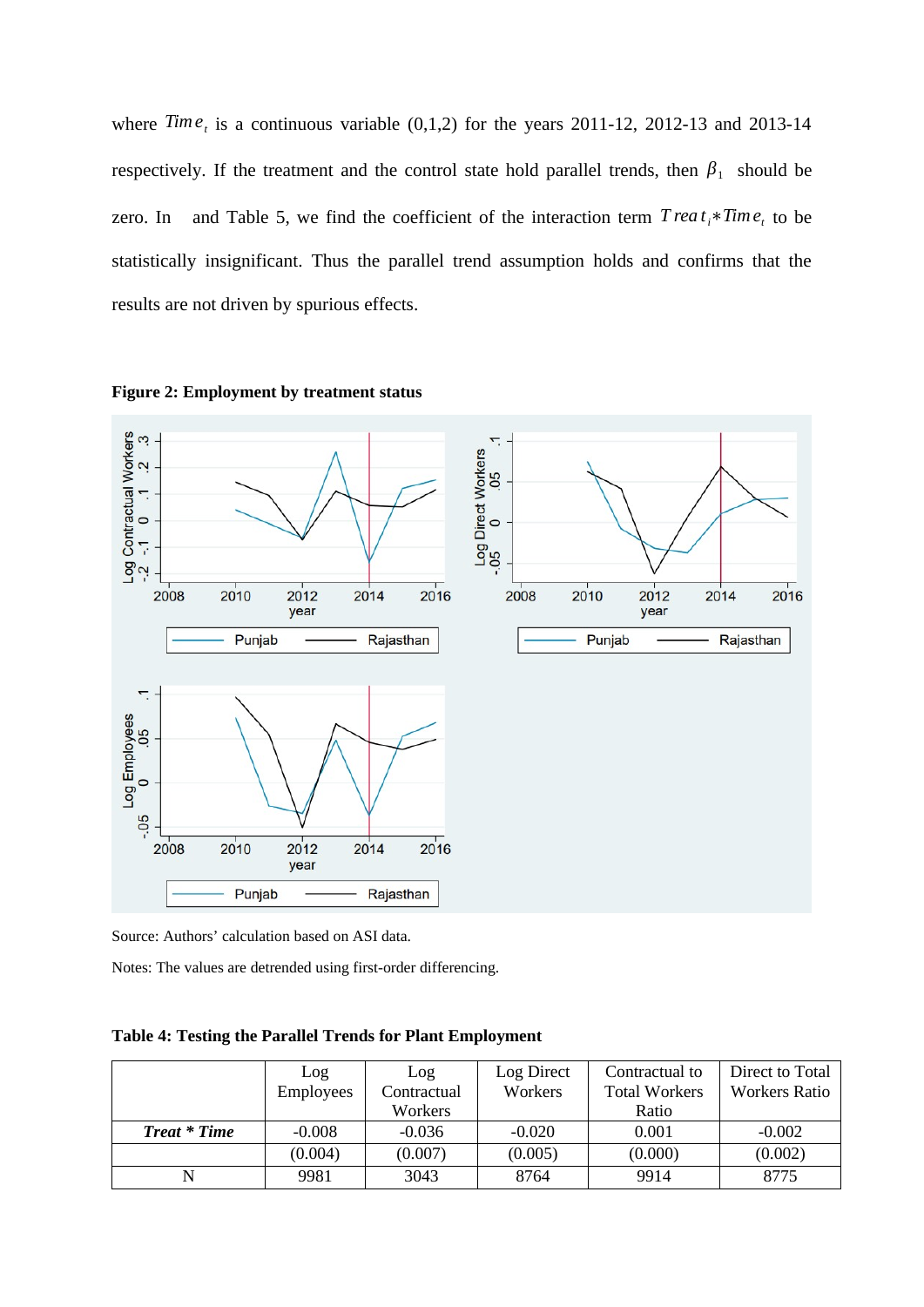|                        | 0.46 | 0.32 | 0.26 | 0.06 | 0.08 |
|------------------------|------|------|------|------|------|
| Plant FE               | Yes  | Yes  | Yes  | Yes  | Yes  |
| Year F.E.              | Yes  | Yes  | Yes  | Yes  | Yes  |
| <b>Industry Trends</b> | Yes  | Yes  | Yes  | Yes  | Yes  |
| <b>Plant Controls</b>  | Yes  | Yes  | Yes  | Yes  | Yes  |

Notes: Robust standard errors clustered at the state level in parentheses. All regressions include Treat and Time as control variables apart from various other plant controls. \*\*\* statistical significance at 1%; \*\* statistical significance at 5%; \* statistical significance at 10%.

|                    | Log        | Log      | Log        | Log TFP    | Log TFP    | Log      | Log        |
|--------------------|------------|----------|------------|------------|------------|----------|------------|
|                    | Capital    | Inputs   | <b>GVA</b> | (Method 1) | (Method 2) | Profit   | Emoluments |
| <b>Treat* Time</b> | 0.005      | $-0.010$ | $-0.001$   | $-0.000$   | $-0.000$   | $-0.086$ | $-0.007$   |
|                    | (0.005)    | (0.007)  | (0.004)    | (0.002)    | (0.002)    | (0.024)  | (0.002)    |
| N                  | 9922       | 9922     | 9922       | 9917       | 9917       | 9930     | 9930       |
| r2                 | 0.13       | 0.23     | 0.64       | 0.48       | 0.48       | 0.07     | 0.50       |
| Plant FE           | Yes        | Yes      | Yes        | Yes        | Yes        | Yes      | Yes        |
| Year F.E.          | Yes        | Yes      | Yes        | Yes        | Yes        | Yes      | Yes        |
| Industry           | Yes        | Yes      | Yes        | Yes        | Yes        | Yes      | Yes        |
| Trends             |            |          |            |            |            |          |            |
| Plant              | <b>Yes</b> | Yes      | Yes        | Yes        | Yes        | Yes      | Yes        |
| Controls           |            |          |            |            |            |          |            |

<span id="page-20-0"></span>**Table 5: Testing the Parallel Trends for Plant Inputs and Performance**

Source: Authors' calculation based on ASI data.

Notes: Robust standard errors clustered at the state level in parentheses. All regressions include Treat and Time as control variables apart from various other plant controls. \*\*\* statistical significance at 1%; \*\* statistical significance at 5%; \* statistical significance at 10%.

#### **Effect of Labour Law Amendments on Employment**

[Table 6](#page-21-0) presents the baseline results of the impact of labour reforms on employment outcomes. The outcome variables are log employees, log contractual workers, log direct workers, contractual to total workers, and direct to total workers. We find that Rajasthan's establishments differentially reduced total employees by around 3per cent compared to plants in Punjab, after relative to before the reforms. Furthermore, the plants responded to the reforms by decreasing the number of direct workers by around 2per cent, whereas the decline in contract workers is insignificant. We notice that the ratio of both contractual to total workers and direct to total workers declined significantly by around 1per cent in Rajasthan after the reforms.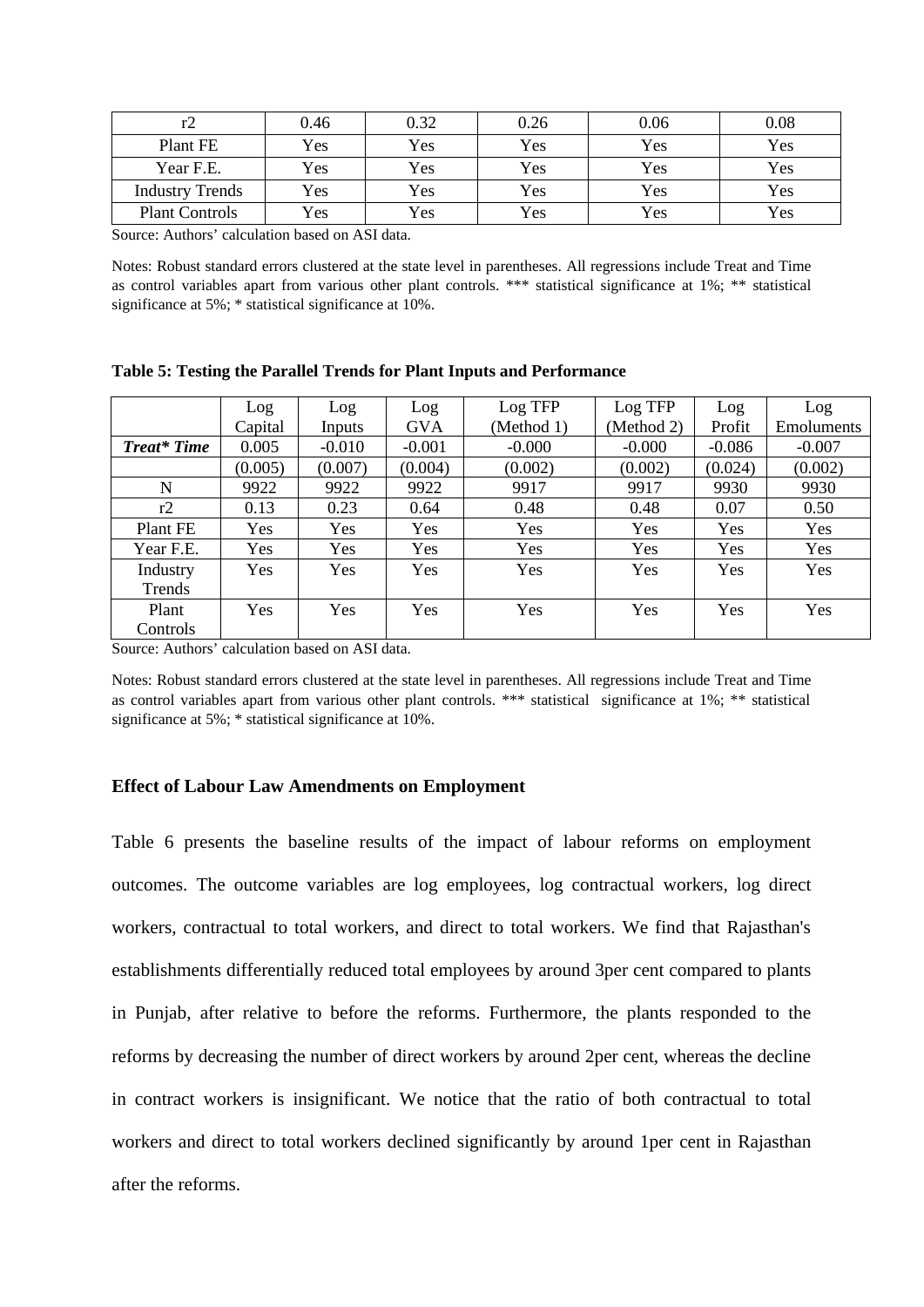|                       | Log         | Log         | Log Direct | Contractual to       | Direct to  |
|-----------------------|-------------|-------------|------------|----------------------|------------|
|                       | Employees   | Contractual | Workers    | <b>Total Workers</b> | Total      |
|                       |             | Workers     |            |                      | Workers    |
| <b>Post*</b> Treat    | $-0.029***$ | 0.056       | $-0.020**$ | $-0.009***$          | $-0.005**$ |
|                       | (0.000)     | (0.020)     | (0.001)    | (0.000)              | (0.000)    |
| N                     | 20128       | 6411        | 17579      | 20012                | 18021      |
| r2                    | 0.51        | 0.27        | 0.26       | 0.05                 | 0.07       |
| Plant FE              | <b>Yes</b>  | Yes         | Yes        | <b>Yes</b>           | Yes        |
| Year F.E.             | <b>Yes</b>  | Yes         | <b>Yes</b> | <b>Yes</b>           | Yes        |
| Industry              | Yes         | <b>Yes</b>  | Yes        | Yes                  | <b>Yes</b> |
| Trends                |             |             |            |                      |            |
| <b>Plant Controls</b> | Yes         | <b>Yes</b>  | Yes        | Yes                  | Yes        |

<span id="page-21-0"></span>**Table 6: Effect on Employment**

Notes: Robust standard errors clustered at the state level in parentheses. All regressions include Post and Treat as control variables apart from various other plant controls. \*\*\* statistical significance at 1%; \*\* statistical significance at 5%; \* statistical significance at 10%.

The impact of the reforms is different for the plants that are most likely to be "affected" from the "unaffected". According to the Industrial Disputes Act (1947) reforms, we notice that the plants with workers greater than 100 and less than 300, and plants with less than or equal to 100 workers in 2014 are most likely to be affected. The triple difference estimates from Equation 2 in panel A of [Table 7](#page-22-0) indicate that the plants that had workers between 100 and 300 in 2014 experienced a significant increase in total employment and contractual workers, compared to the plants that had greater than 300 workers in Rajasthan compared to Punjab, in post compared to pre-treatment period. However, worryingly, these types of plants experienced a significant decline in direct to total workers. The plants with less than 100 workers in 2014 experienced a significant increase in total employment and direct employment compared to the plants with greater than 300 workers in Rajasthan compared to Punjab, in post compared to the pre-treatment period. Thus, the Industrial Disputes Act (1947) reforms successfully impacted those targeted plants.

According to the Contract Labour (Regulation and Abolition) Act (1970) reforms, we find that the plants with contractual workers more than 20 and less than 50 in 2014 are most likely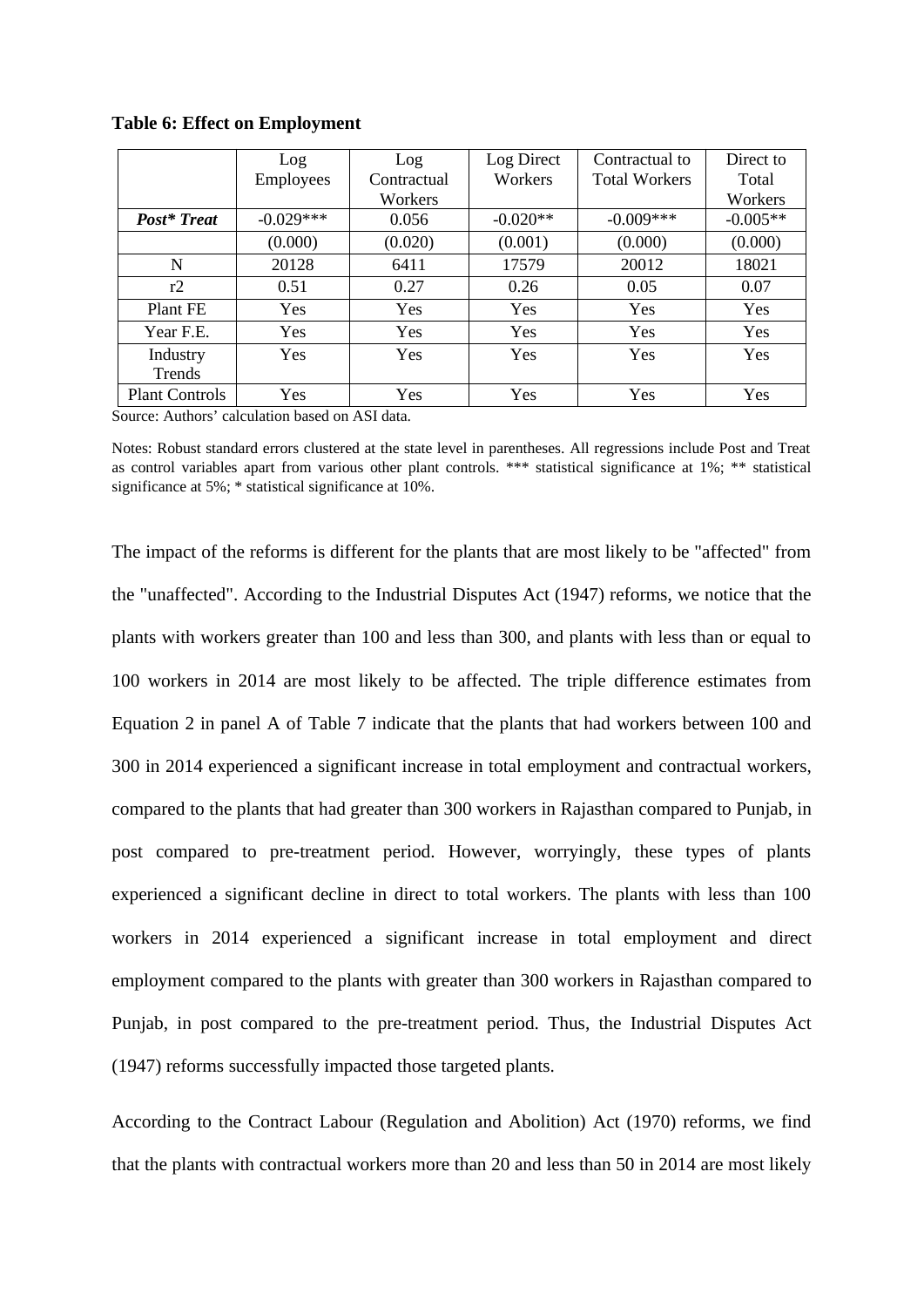to be "affected". Consistent with the hypothesis, the affected plants experienced a significant increase in the ratio of contractual to total workers compared to the "unaffected" in Rajasthan compared to Punjab in post compared to the pre-treatment period (panel B of [Table 7\)](#page-22-0). The reforms caused these "affected" plants to have a higher proportion of contractual workers. In the Appendix, we notice a significant decline in workers and insignificant impact on contractual workers. Also, these affected plants experienced a significant decline in both log direct and log contractual workers. Thus the impact on the "affected" plants is twofold i) experienced a decline in both contractual and direct workers (total workers) ii) The decline in total workers is such that the proportion of contractual workers to total workers increased, which means the employers prefer more of contractual workers.

|                                                                                        | Log       | Log         | <b>Log Direct</b> | Contractual | Direct to   |
|----------------------------------------------------------------------------------------|-----------|-------------|-------------------|-------------|-------------|
|                                                                                        | Employees | Contractual | Workers           | to Total    | Total       |
|                                                                                        |           | Workers     |                   | Workers     | Workers     |
| Panel A: Based on Changes in the Industrial Disputes Act (1947)                        |           |             |                   |             |             |
| Treat* Post* 1. Affected                                                               | $0.061**$ | $0.055*$    | $-0.004$          | 0.015       | $-0.024***$ |
|                                                                                        | (0.003)   | (0.007)     | (0.007)           | (0.003)     | (0.000)     |
| Treat*Post*2.Affected                                                                  | $0.037*$  | $-0.002$    | $0.016**$         | 0.005       | 0.004       |
|                                                                                        | (0.438)   | (0.695)     | (0.590)           | (0.082)     | (0.074)     |
| $\mathbf N$                                                                            | 20128     | 6411        | 17579             | 20012       | 18021       |
| r2                                                                                     | 0.51      | 0.28        | 0.26              | 0.05        | 0.07        |
| Plant FE                                                                               | Yes       | Yes         | Yes               | Yes         | Yes         |
| Year F.E.                                                                              | Yes       | Yes         | Yes               | Yes         | Yes         |
| <b>Industry Trends</b>                                                                 | Yes       | Yes         | Yes               | Yes         | Yes         |
| <b>Plant Controls</b>                                                                  | Yes       | Yes         | Yes               | Yes         | Yes         |
| Panel B: Based on Changes in the Contract Labour (Regulation and Abolition) Act (1970) |           |             |                   |             |             |
| Treat*Post*Affected                                                                    | $-0.035$  | $-0.154**$  | $-0.115***$       | $0.034*$    | $-0.008$    |
|                                                                                        | (0.006)   | (0.008)     | (0.000)           | (0.005)     | (0.005)     |
| $\mathbf N$                                                                            | 20128     | 6411        | 17579             | 20012       | 18021       |
| r2                                                                                     | 0.51      | 0.27        | 0.26              | 0.05        | 0.07        |
| Plant FE                                                                               | Yes       | Yes         | Yes               | Yes         | Yes         |
| Year F.E.                                                                              | Yes       | Yes         | Yes               | Yes         | Yes         |
| <b>Industry Trends</b>                                                                 | Yes       | Yes         | Yes               | Yes         | Yes         |
| <b>Plant Controls</b>                                                                  | Yes       | Yes         | Yes               | Yes         | Yes         |

<span id="page-22-0"></span>**Table 7: Heterogeneity in Employment for Affected Plants**

Source: Authors' calculation based on ASI data.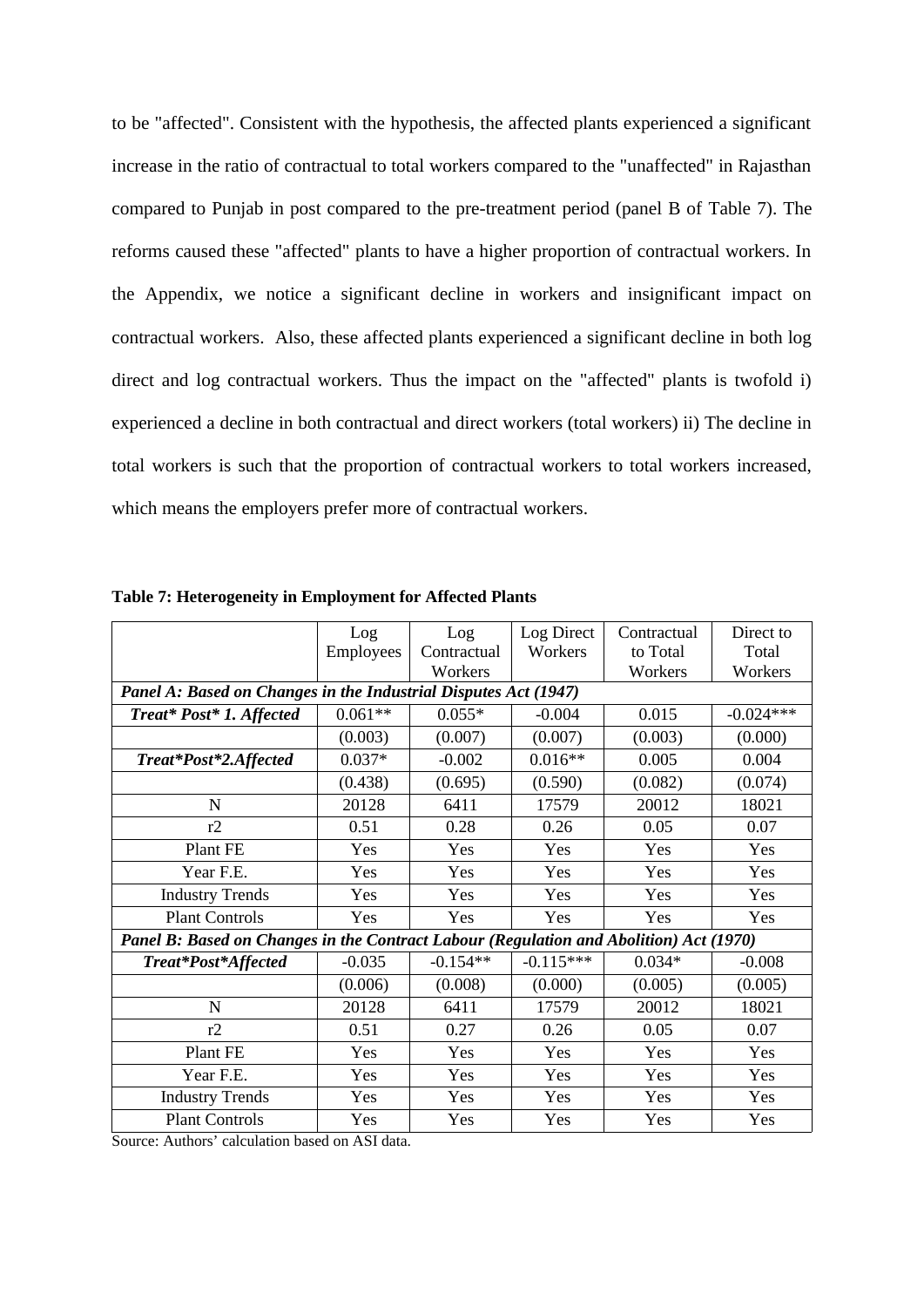Notes: Robust standard errors clustered at the state level in parentheses. "1.Affected" in Panel A are the plants with workers greater than 100 and less than 300, "2.Affected" in Panel A are the plants with less than equal to 100 workers, and the base is greater than 300 workers in 2014. All regressions in Panel A include Treat\*Post, Post\*Affected, Treat\*Affected, Treat, Post, and Affected as control variables apart from various other plant controls. "Affected" in Panel B are the plants with contractual workers greater than 20 and less than 50 in 2014. All regressions in Panel B include Treat\*Post, Post\*Affected, Treat\*Affected, Treat, Post, and Affected as control variables apart from various other plant controls. \*\*\* statistical significance at 1%; \*\* statistical significance at 5%; \* statistical significance at 10%.

#### **Heterogeneity in Industry Characteristics**

[Table 8](#page-23-0) presents the estimates of the reforms' heterogeneous impact based on industry characteristics. The results indicate that total employees and contractual to total employees declined whereas direct to total workers increased for the plants in labour-intensive industries compared to capital intensive industries in Rajasthan versus Punjab, and after compared to before the reform. These industries are preferring direct workers. This might be because of the plant-specific skill that the direct workers involve. Thus, the reforms helped the plants in the labour-intensive industries restructure the production factors according to their requirements.

As expected, plants in export-oriented industries experienced an increase in contractual to total workers than non-exporting industries in Rajasthan versus Punjab, and after compared to before the reform. The flexibility in the labour laws caused the plants in export-oriented industries to use contractual workers. The export market volatility causes this type of plant to choose contractual workers and reduce labour's fixed cost.

|               | Log                                         | Log         | Log     | Contractual | Direct to |  |  |  |
|---------------|---------------------------------------------|-------------|---------|-------------|-----------|--|--|--|
|               | Employees                                   | Contractual | Direct  | to Total    | Total     |  |  |  |
|               |                                             | Workers     | Workers | Workers     | Workers   |  |  |  |
|               | <b>Panel A: Labour Intensive Industries</b> |             |         |             |           |  |  |  |
| Treat*Post*LI | $-0.046*$                                   | $-0.150$    | 0.019   | $-0.053**$  | $0.036*$  |  |  |  |
|               | (0.004)                                     | (0.027)     | (0.015) | (0.004)     | (0.004)   |  |  |  |
| N             | 20128                                       | 6411        | 17579   | 20012       | 18021     |  |  |  |
| r2            | 0.51                                        | 0.27        | 0.26    | 0.05        | 0.07      |  |  |  |
| Plant FE      | Yes                                         | Yes         | Yes     | Yes         | Yes       |  |  |  |

<span id="page-23-0"></span> **Table 8: Heterogeneity in Employment based on Industry Characteristics**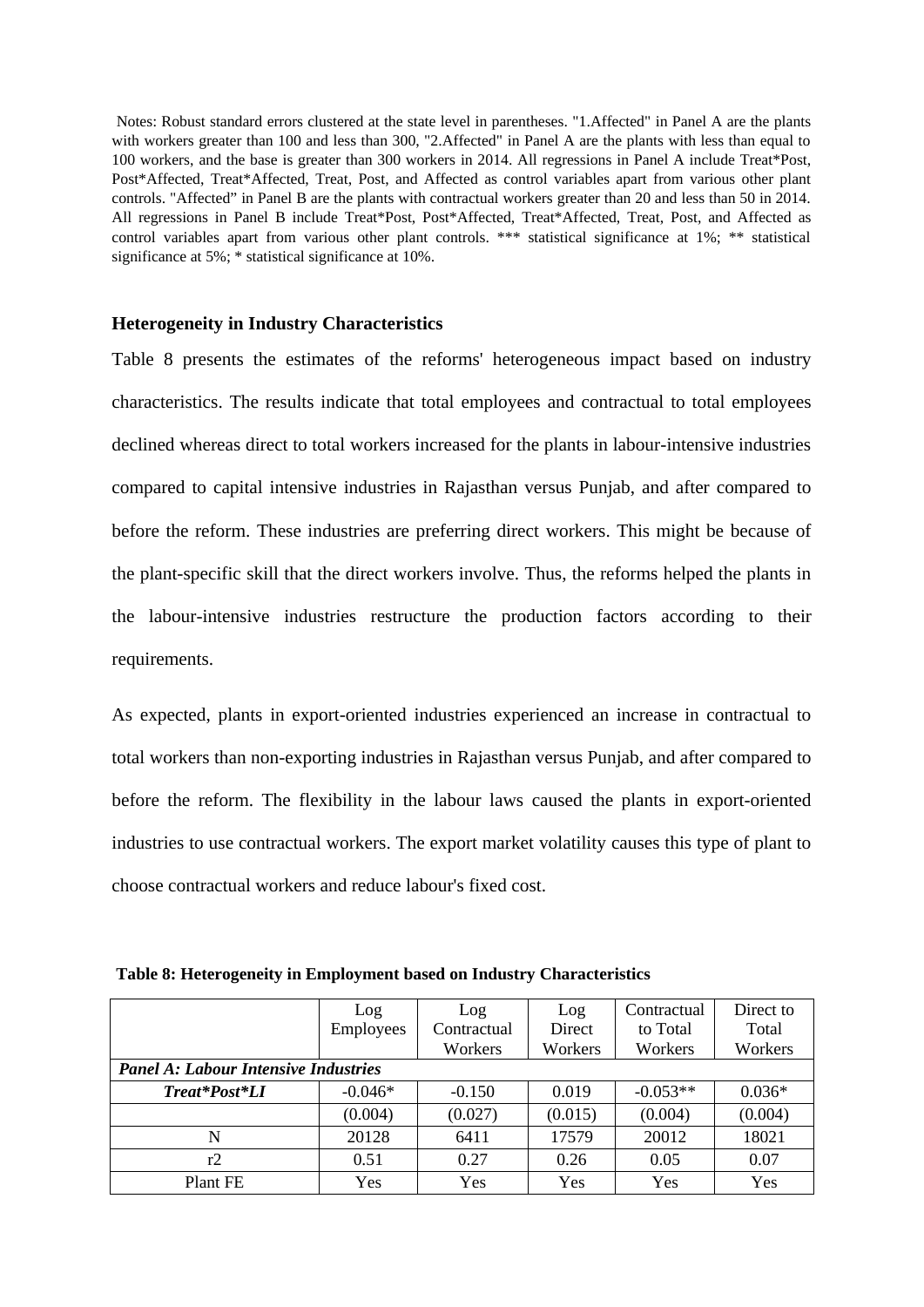| Year F.E.                                  | Yes      | <b>Yes</b> | Yes        | Yes        | Yes      |  |  |
|--------------------------------------------|----------|------------|------------|------------|----------|--|--|
| <b>Industry Trends</b>                     | Yes      | <b>Yes</b> | Yes        | <b>Yes</b> | Yes      |  |  |
| <b>Plant Controls</b>                      | Yes      | Yes        | Yes        | Yes        | Yes      |  |  |
| <b>Panel B: Export Oriented Industries</b> |          |            |            |            |          |  |  |
| Treat*Post*EO                              | $-0.010$ | 0.026      | $-0.007$   | $0.019***$ | $-0.003$ |  |  |
|                                            | (0.007)  | (0.052)    | (0.012)    | (0.000)    | (0.003)  |  |  |
| N                                          | 20128    | 6411       | 17579      | 20012      | 18021    |  |  |
| r2                                         | 0.51     | 0.27       | 0.26       | 0.05       | 0.07     |  |  |
| Plant FE                                   | Yes      | <b>Yes</b> | <b>Yes</b> | <b>Yes</b> | Yes      |  |  |
| Year F.E.                                  | Yes      | Yes        | Yes        | Yes        | Yes      |  |  |
| <b>Industry Trends</b>                     | Yes      | Yes        | Yes        | Yes        | Yes      |  |  |
| <b>Plant Controls</b>                      | Yes      | <b>Yes</b> | Yes        | <b>Yes</b> | Yes      |  |  |

Notes: Robust standard errors clustered at the state level in parentheses. LI= labour Intensive industries. All regression in Panel A includes Treat\*Post, Post\*LI, Treat\*LI, Treat, Post, and LI as control variables apart from various other plant controls. EO= export-oriented industries. All regressions in Panel B include Treat\*Post, Post\* E.O., Treat\* E.O., Treat, Post, and E.O. as control variables apart from various other plant controls. \*\*\* statistical significance at 1%; \*\* statistical significance at 5%; \* statistical significance at 10%.

#### **Effect of Labour Law Amendments on Plant Performance and Inputs**

We estimate Equation 1 to find the effect of deregulating the labour laws on various plant inputs and performance like capital, inputs, GVA, TFP, profits, and emoluments. The estimates are presented in [Table 9](#page-24-0). We find that the value added and productivity increased significantly by around 3 per cent due to the new flexibility in labour laws in Rajasthan compared to Punjab. We present the estimates of the impact of the reform on plant inputs and performance by "affected" plants and industry heterogeneities in the Appendix.

|                    | Log        | Log      | Log        | Log TFP    | Log TFP    | Log        | Log        |
|--------------------|------------|----------|------------|------------|------------|------------|------------|
|                    | Capital    | Inputs   | <b>GVA</b> | (Method 1) | (Method 2) | Profit     | Emoluments |
| Post*Treat         | $-0.026$   | $-0.045$ | $0.013*$   | $0.030*$   | $0.030*$   | 0.025      | $-0.011$   |
|                    | (0.006)    | (0.008)  | (0.002)    | (0.003)    | (0.003)    | (0.014)    | (0.002)    |
| N                  | 20020      | 20020    | 20020      | 20015      | 20015      | 20037      | 20037      |
| r2                 | 0.10       | 0.28     | 0.77       | 0.70       | 0.70       | 0.38       | 0.55       |
| Plant FE           | Yes        | Yes      | Yes        | Yes        | Yes        | Yes        | Yes        |
| Year F.E.          | Yes        | Yes      | Yes        | <b>Yes</b> | Yes        | <b>Yes</b> | Yes        |
| Industry<br>Trends | Yes        | Yes      | Yes        | Yes        | Yes        | Yes        | Yes        |
| Plant<br>Controls  | <b>Yes</b> | Yes      | Yes        | Yes        | Yes        | <b>Yes</b> | Yes        |

<span id="page-24-0"></span> **Table 9: Effect on Plant Inputs and Performance**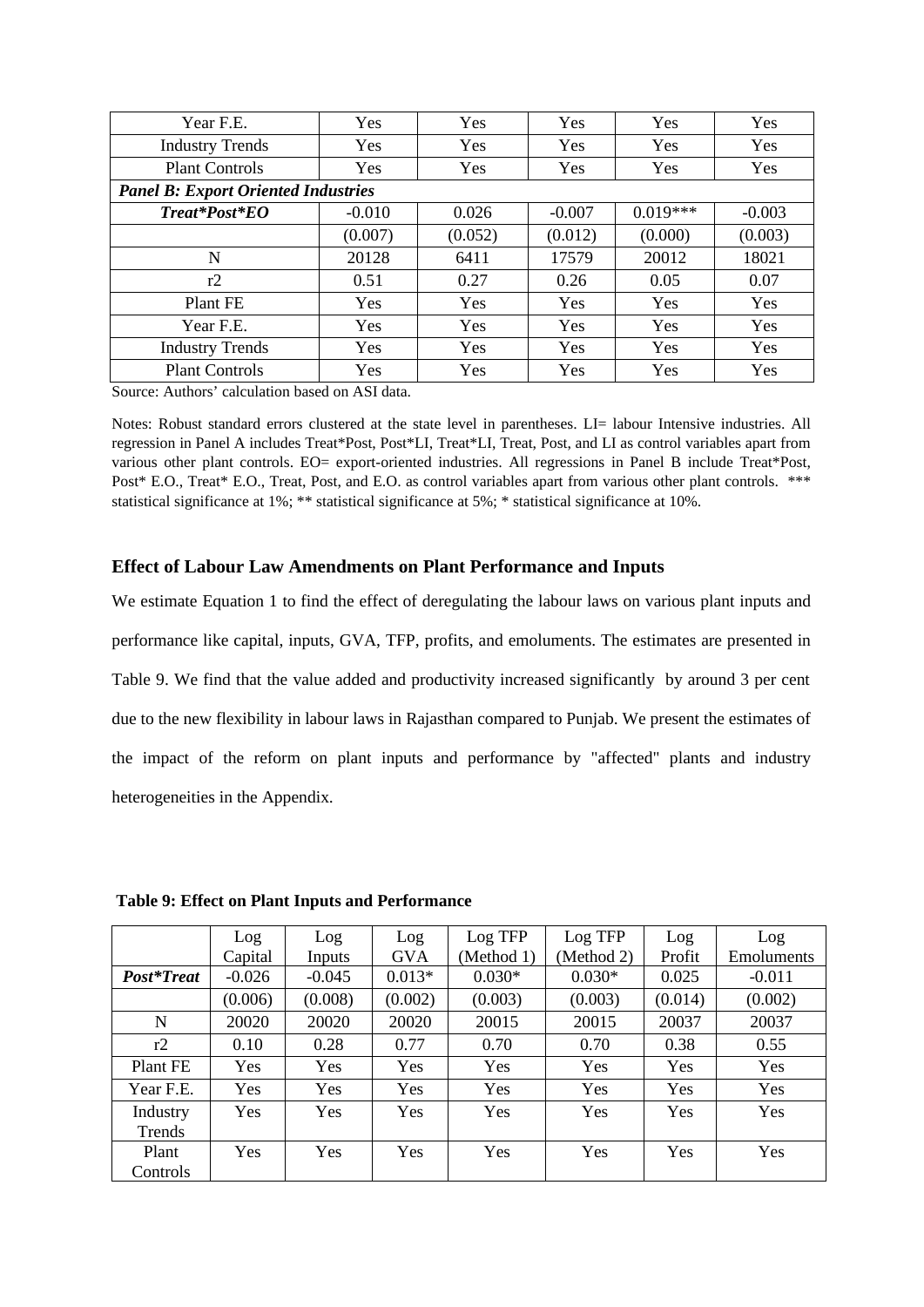Notes: Robust standard errors clustered at the state level in parentheses. All regressions include Post and Treat as control variables apart from various other plant controls. \*\*\* statistical significance at 1%; \*\* statistical significance at 5%; \* statistical significance at 10%.

#### **Plant Entry**

Is there more new plants' entry due to the increased flexibility in labour laws post 2014 in Rajasthan? To examine this change at the extensive margin, we estimate Equation 5 at the 2 digit industry\*state\*year level. We identify a plant birth from the "year of initial production" in the ASI data.

$$
Entr y_{jst} = \beta_0 Treat_s + \beta_1 Post_t + \beta_2 Treat_s * Post_t + X_{jt} + \delta_j + \theta_t + \alpha_s + \omega_j t + \gamma_s t + \epsilon_{jst}
$$
(5)

where *Entr*  $y_{jst}$  is the total entry of new plants in a year *t*, state *s*, and industry *j*. *Trea*  $t_s$  is an indicator variable that takes on the value 1 if the plant is in the treated state Rajasthan and 0 if the plant belongs to Punjab.*Post t* is an indicator variable that takes on the value 1 for the years after the amendments (2014-15 to 2016-17) and 0 otherwise.  $\delta_j$  is the industry fixed effect that control for any time invariant unobserved heterogeneity at the industry level. $\theta_t$  is the year fixed effect and  $\alpha_s$  is the state fixed effects.  $\omega_j t$  is the industry trend and  $\gamma_s t$  is the state trend.  $X_{it}$  are the control variables, namely, age of the plant, percentage of the output that the plant export, import dummy trend, gva,capital, inputs, profit, emoluments and workers.  $\beta_2$  is the coefficient of interest that finds the impact of the reforms on the entry of new plants. We find from [Table 10](#page-25-0) that  $\beta_2$  is statistically insignificant, and thus the impact of the reforms on plant employment and performance is from the incumbent plants in Rajasthan. We do not find the reforms to cause entry of new plants.

#### <span id="page-25-0"></span>**Table 10: Effect on the number of plant entry**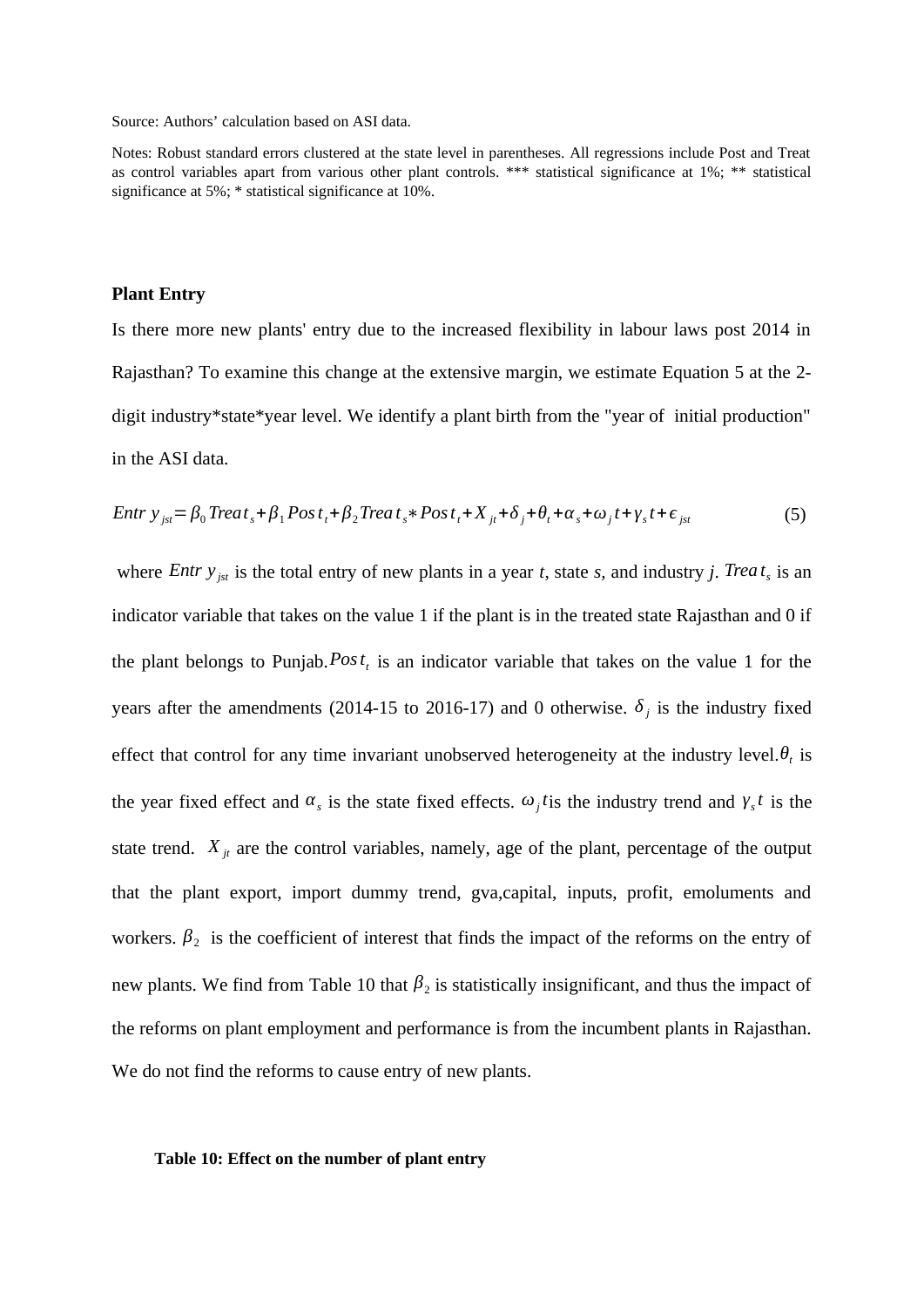|                          | <b>Plant Entry</b> | <b>Plant Entry</b> |
|--------------------------|--------------------|--------------------|
| Post*Treat               | $-0.160$           | $-0.463$           |
|                          | (0.552)            | (0.543)            |
| N                        | 300                | 300                |
| r2                       | 0.78               | 0.82               |
| Industry F.E.            | Yes                | Yes                |
| <b>Industry Trends</b>   | Yes                | Yes                |
| Year F.E.                | Yes                | Yes                |
| State F.E.               | Yes                | Yes                |
| <b>State Trends</b>      | Yes                | Yes                |
| <b>Control Variables</b> | No                 | Yes                |

 Notes: This regression is estimated at a two-digit industry\*state\*year level. \*\*\* statistical significance at 1%; \*\* statistical significance at 5%; \* statistical significance at 10%.

### **Robustness Checks**

In this section, we test the robustness of the impact of the reforms in Rajasthan on employment. We use the establishments in the Indian states of Gujarat, Madhya Pradesh, Haryana, Uttar Pradesh as a control group (Panel A, B, C, D, and E of [Table 11](#page-27-0)). We also estimate the DID in Equation 1 by assuming the control group as all the formal manufacturing establishments in India except those in Rajasthan (Panel F of [Table 11\)](#page-27-0). The results indicate that Rajasthan's labour reforms negatively impacted the total number of employees in an establishment. Moreover, this decline in employment is primarily through the decline in employment for directly employed workers. These results are qualitatively and quantitatively, similar to the main results in Table 6, which indicate the labour laws' deregulations to cause a decline in employment.

We also limit the sample of establishments to the census sector and a balanced panel (Panel G and Panel H of [Table 11\)](#page-27-0). These establishments are larger, with greater than 100 employees. We do not notice a significant fall in the number of employees, but we notice a shift in the usage from directly employed workers to contractual workers. Worryingly, we find the labour deregulations in Rajasthan cause a decline in the direct workers and an increase in the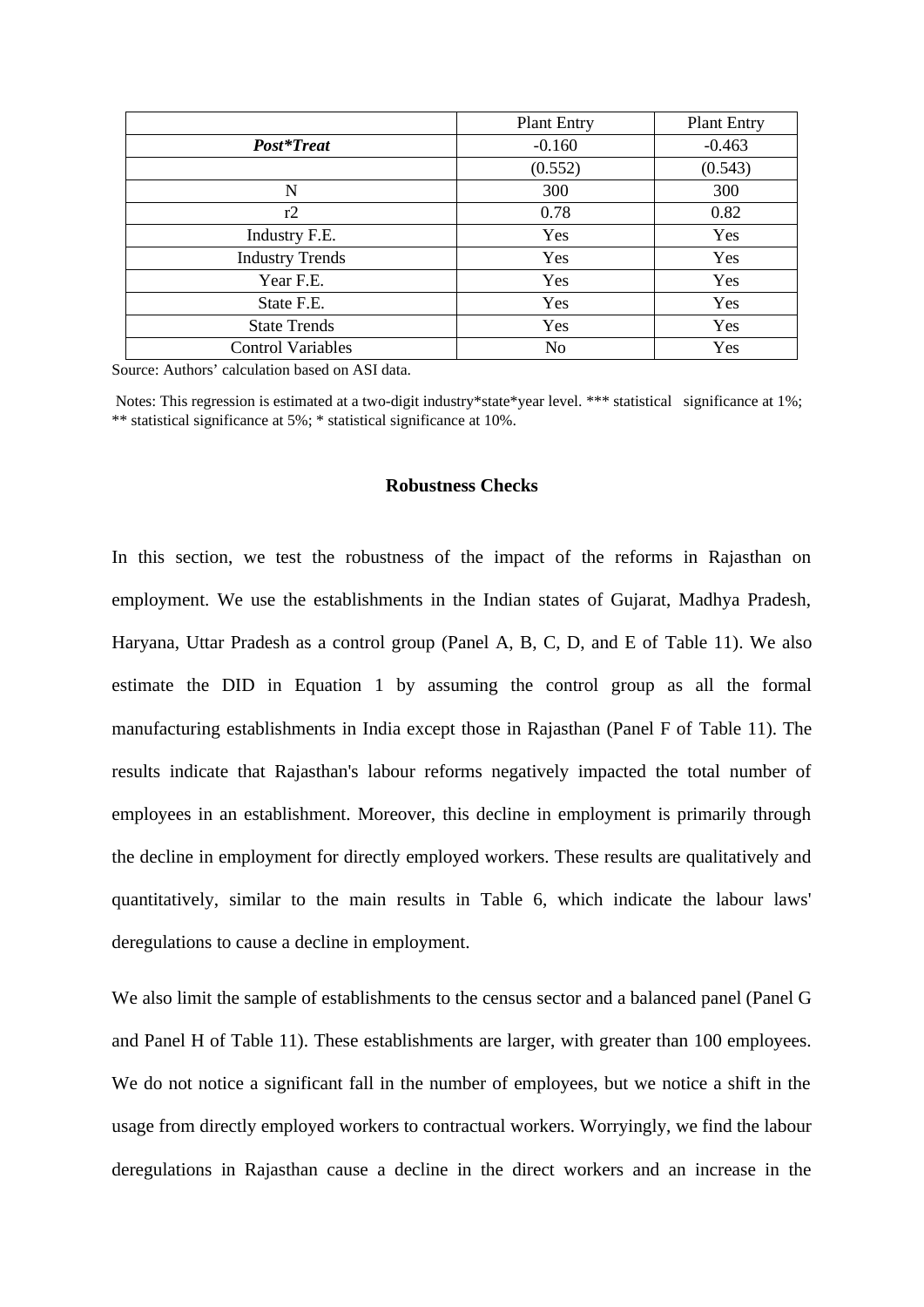contractual workers in these types of establishments. Further, in panel I of Table 11, we control a treatment group-specific trend for further robustness (Bossler and Hans-Dieter Gerner 2020). Similar to the baseline results, we find the reforms to cause a decline in employment by 3.2per cent after controlling for treatment-specific trends. We further perform a regression-based placebo test and artificially assign the treatment period in 2012-13 and find the opposite sign of our baseline results (Panel J of Table 11).

<span id="page-27-0"></span>**Table 11: Effect of the labour reforms on employment for various specifications and various samples**

|                                                                                           | Log         | Log                    | <b>Log Direct</b> | Contractual | Direct to  |  |
|-------------------------------------------------------------------------------------------|-------------|------------------------|-------------------|-------------|------------|--|
|                                                                                           | Employees   | Workers<br>Contractual |                   | to Total    | Total      |  |
|                                                                                           |             | Workers                |                   | Workers     | Workers    |  |
|                                                                                           |             |                        |                   | Ratio       | Ratio      |  |
| Panel A: Control group are the establishments in Gujarat                                  |             |                        |                   |             |            |  |
| Post*Treat                                                                                | $-0.028**$  | $-0.003$               | $-0.048*$         | 0.000       | $-0.009$   |  |
|                                                                                           | (0.001)     | (0.002)                | (0.004)           | (0.001)     | (0.002)    |  |
| $\mathbf N$                                                                               | 29236       | 10272                  | 26801             | 29118       | 27196      |  |
| r2                                                                                        | 0.50        | 0.27                   | 0.20              | 0.05        | 0.07       |  |
| Panel B: Control group are the establishments in Madhya Pradesh                           |             |                        |                   |             |            |  |
| Post*Treat                                                                                | $-0.067**$  | $-0.052**$             | $-0.088*$         | $-0.004$    | $-0.003$   |  |
|                                                                                           | (0.002)     | (0.001)                | (0.011)           | (0.004)     | (0.000)    |  |
| ${\bf N}$                                                                                 | 15937       | 5177                   | 14409             | 15823       | 14677      |  |
| r2                                                                                        | 0.48        | 0.29                   | 0.23              | 0.06        | 0.08       |  |
| Panel C: Control group are the establishments in Haryana                                  |             |                        |                   |             |            |  |
| Post*Treat                                                                                | $-0.082*$   | $-0.057*$              | $-0.092**$        | $-0.027$    | 0.006      |  |
|                                                                                           | (0.009)     | (0.006)                | (0.002)           | (0.011)     | (0.010)    |  |
| $\mathbf N$                                                                               | 19651       | 7999                   | 17184             | 19510       | 17651      |  |
| r2                                                                                        | 0.48        | 0.25                   | 0.19              | 0.05        | 0.06       |  |
| Panel D: Control group are the establishments in Uttar Pradesh                            |             |                        |                   |             |            |  |
| Post*Treat                                                                                | $-0.024*$   | 0.063                  | $-0.077*$         | $0.007*$    | $-0.023**$ |  |
|                                                                                           | (0.003)     | (0.017)                | (0.006)           | (0.001)     | (0.001)    |  |
| ${\bf N}$                                                                                 | 26608       | 9446                   | 24425             | 26487       | 24791      |  |
| r2                                                                                        | 0.50        | 0.23                   | 0.19              | 0.05        | 0.06       |  |
| Panel E: Control group are the establishments in all the neighbouring states of Rajasthan |             |                        |                   |             |            |  |
| Post*Treat                                                                                | $-0.041**$  | 0.011                  | $-0.068***$       | $-0.004$    | $-0.010$   |  |
|                                                                                           | (0.011)     | (0.024)                | (0.012)           | (0.005)     | (0.005)    |  |
| $\mathbf N$                                                                               | 73328       | 26089                  | 67122             | 73054       | 68204      |  |
| r2                                                                                        | 0.50        | 0.23                   | 0.19              | 0.03        | 0.05       |  |
| Panel F: Control group are the establishments in all the Indian states except Rajasthan   |             |                        |                   |             |            |  |
| Post*Treat                                                                                | $-0.042***$ | $-0.017$               | $-0.059***$       | $-0.005*$   | $-0.006**$ |  |
|                                                                                           | (0.004)     | (0.012)                | (0.006)           | (0.003)     | (0.002)    |  |
| $\mathbf N$                                                                               | 209474      | 74889                  | 191922            | 208572      | 194956     |  |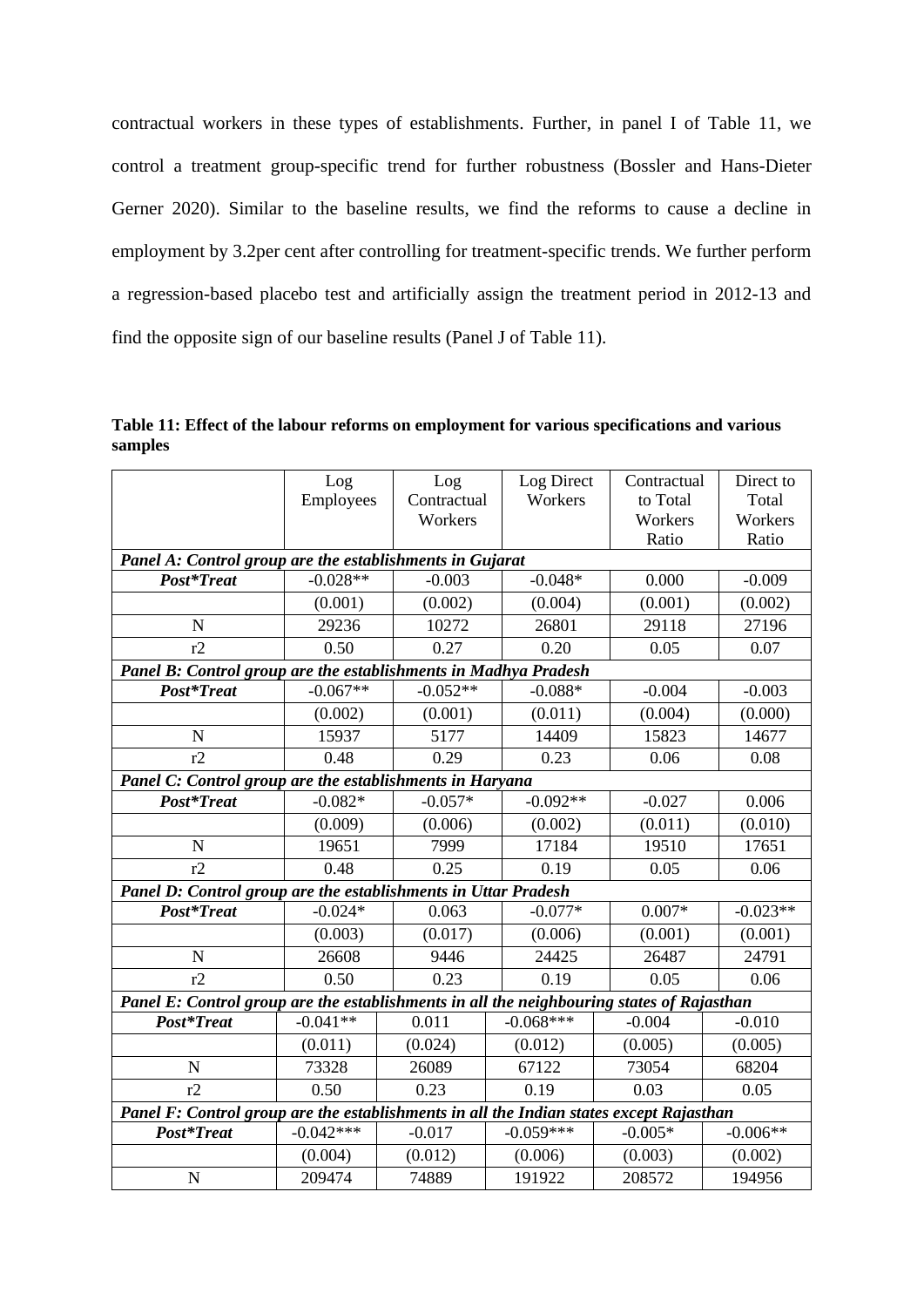| r2                                                                       | 0.49        | 0.21      | 0.20       | 0.02       | 0.04      |  |  |
|--------------------------------------------------------------------------|-------------|-----------|------------|------------|-----------|--|--|
| Panel G: Establishments in the census sector                             |             |           |            |            |           |  |  |
| Post*Treat                                                               | $-0.024$    | $0.107**$ | $-0.037*$  | $-0.004$   | $-0.012*$ |  |  |
|                                                                          | (0.006)     | (0.005)   | (0.004)    | (0.001)    | (0.002)   |  |  |
| N                                                                        | 10300       | 3737      | 9346       | 10259      | 9530      |  |  |
| r2                                                                       | 0.53        | 0.24      | 0.26       | 0.07       | 0.08      |  |  |
| Panel H: Balanced panel                                                  |             |           |            |            |           |  |  |
| Post*Treat                                                               | $-0.020$    | $0.056*$  | $-0.058**$ | $0.012*$   | $-0.025*$ |  |  |
|                                                                          | (0.003)     | (0.005)   | (0.003)    | (0.002)    | (0.002)   |  |  |
| N                                                                        | 5107        | 2102      | 4826       | 5104       | 4873      |  |  |
| r2                                                                       | 0.50        | 0.23      | 0.30       | 0.10       | 0.11      |  |  |
| <b>Panel I: Controlling Treatment group-specific trends</b>              |             |           |            |            |           |  |  |
| Post*Treat                                                               | $-0.032***$ | $-0.043$  | $-0.013$   | $-0.008**$ | $-0.004$  |  |  |
|                                                                          | (0.000)     | (0.007)   | (0.004)    | (0.000)    | (0.002)   |  |  |
| N                                                                        | 20128       | 6411      | 17579      | 20012      | 18021     |  |  |
| r2                                                                       | 0.51        | 0.27      | 0.26       | 0.05       | 0.07      |  |  |
| Panel J: Placebo test: Treatment period artificially assigned as 2012-13 |             |           |            |            |           |  |  |
| Treat*2012dummy                                                          | $0.011*$    | $-0.054$  | 0.020      | 0.008      | 0.005     |  |  |
|                                                                          | (0.002)     | (0.050)   | (0.005)    | (0.001)    | (0.002)   |  |  |
| N                                                                        | 20128       | 6411      | 17579      | 20012      | 18021     |  |  |
| r2                                                                       | 0.51        | 0.27      | 0.26       | 0.05       | 0.07      |  |  |

Notes: Robust standard errors clustered at the state level in parentheses. \*\*\* statistical significance at 1%; \*\* statistical significance at 5%; \* statistical significance at 10%. We have controlled Post, Treat, plant fixed effects, year fixed effects, industry trends, and various other plant controls in all the regressions.

# **Conclusion**

In this paper, we empirically examined the impact of the 2014 labour laws deregulations in the Indian state of Rajasthan on plant employment and performance. The reform in the labour laws allowed us to utilise a quasi-natural experimental research design. We use a differencein-difference specification to the establishment-level ASI panel data to examine the effects of Rajasthan's labour reforms.

Our empirical analysis shows the reforms to have an unintended consequence of the decline in labour use. The implications regarding employment are similar to those presented by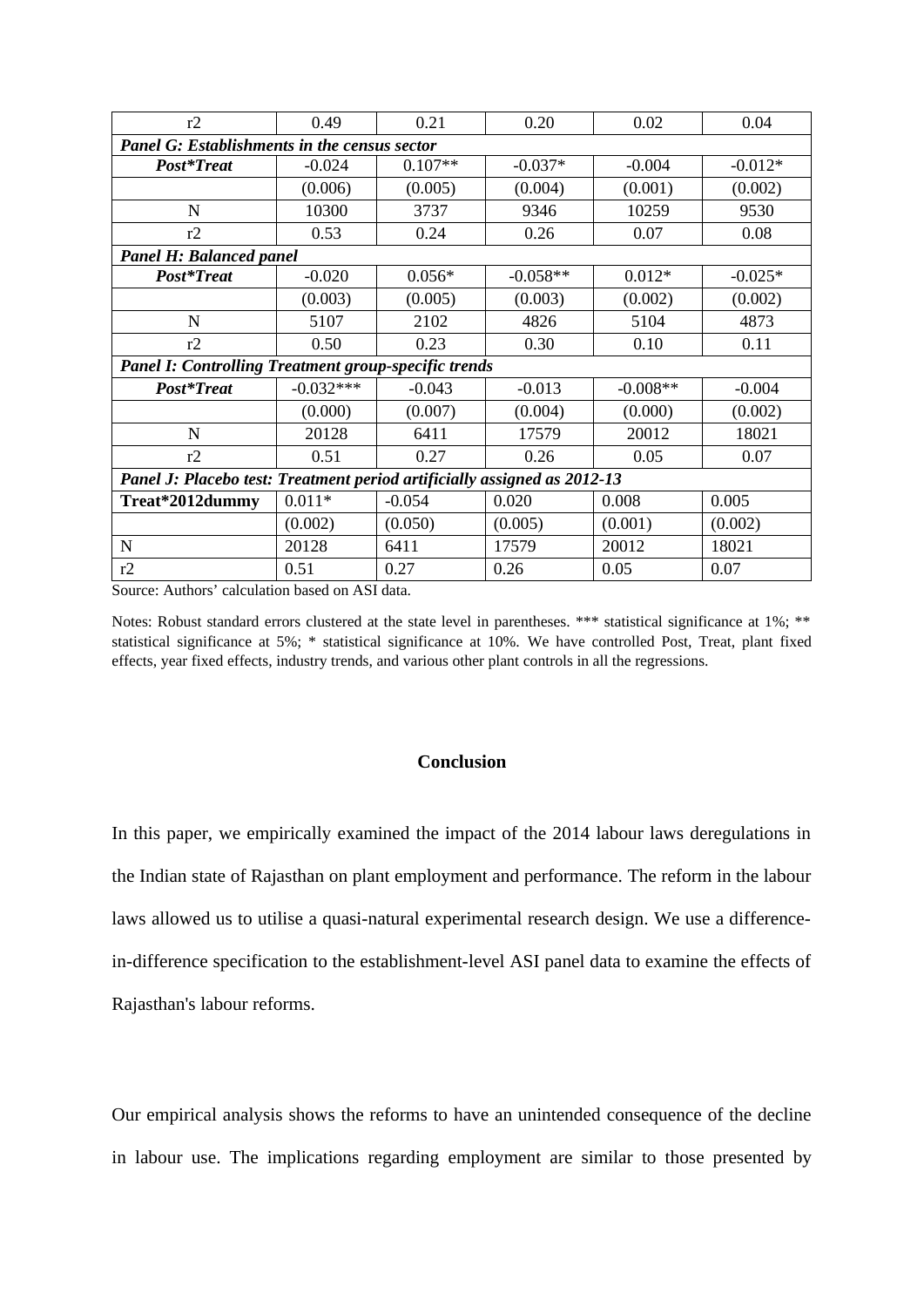D'Souza (2010); Kapoor (2014); Chandru(2014); Chatterjee and Kanbur (2015); Deakin and Haldar (2015); Roychowdhury (2019a); Roy, Dubey, and Ramaiah (2020) in the sense that higher flexibility is associated with weaker employment growth. Also, worryingly, the increased flexibility results in a disproportionate reduction in the directly employed workers. Heyes and Lewis (2015) and Avdagic (2015) find similar results for the European Union. If we consider plants as those affected under the Industrial Disputes Act (1947) reforms, then we find these "affected" plants expand in labour use due to the reforms. If we consider the plants that fall directly under the Contract Labour (Regulation and Abolition) Act (1970) reforms, then we find that these "affected" plants experience greater use of contractual workers proportion. We also find the reforms to cause the plants in the labour-intensive industries to restructure its production mix by reducing the labour use and preferring more directly employed workers. On the other hand, the labour laws' flexibility caused the plants in export-oriented industries to use more contractual workers. We also evaluate labour laws' reforms on the plants' outcomes beyond the employment effects and find a positive impact on GVA and productivity.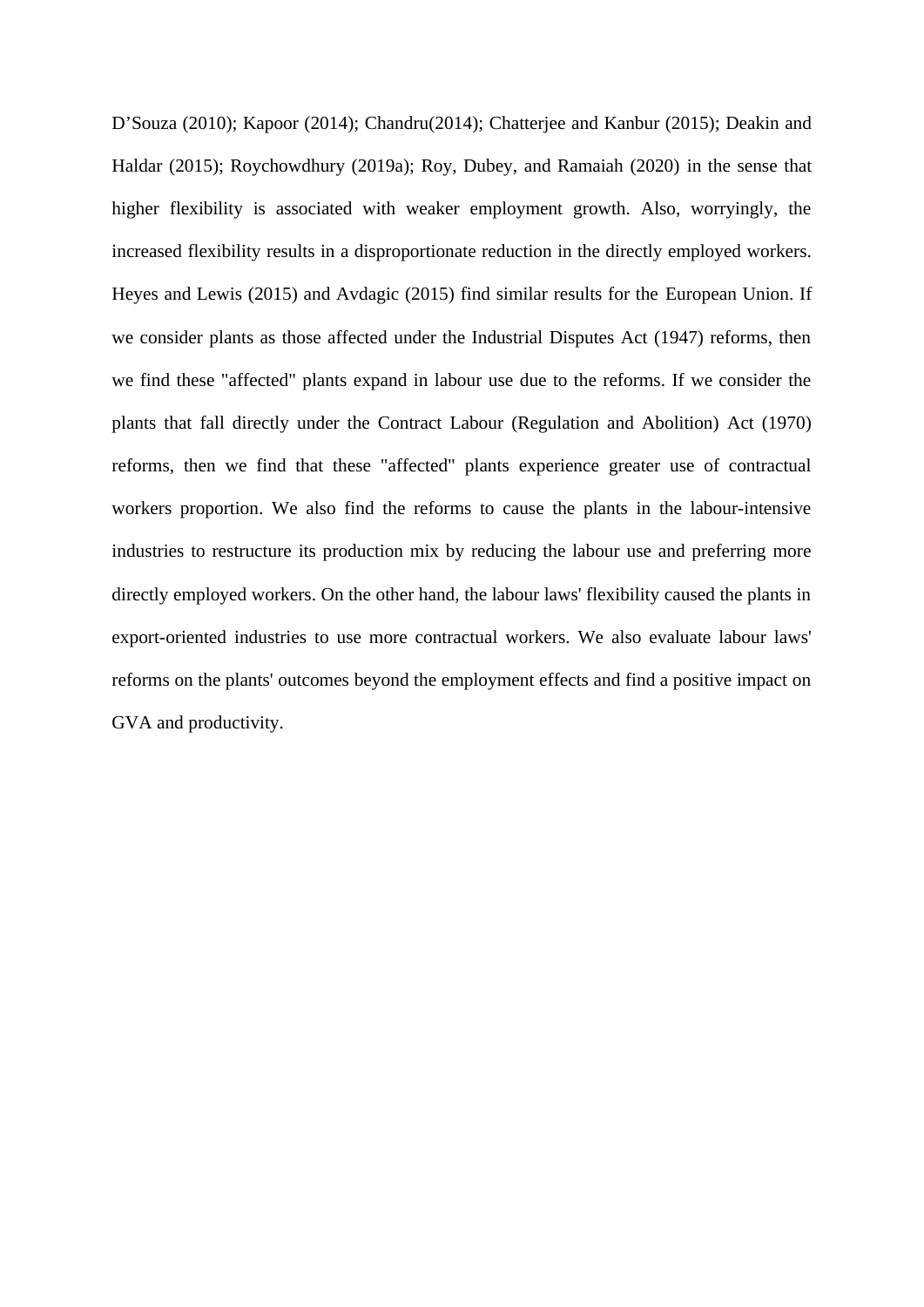#### **References**

- Acharya, Viral V., Ramin P. Baghai, and Krishnamurthy V. Subramanian. "Labor laws and innovation." *The Journal of Law and Economics* 56, no. 4 (2013): 997-1037.
- Adhvaryu, Achyuta, Amalavoyal V. Chari, and Siddharth Sharma. "Firing costs and flexibility: evidence from firms' employment responses to shocks in India." *Review of Economics and Statistics* 95, no. 3 (2013): 725-740.
- Aghion, Philippe, Robin Burgess, Stephen J. Redding, and Fabrizio Zilibotti. "The unequal effects of liberalization: Evidence from dismantling the License Raj in India." *American Economic Review* 98, no. 4 (2008): 1397-1412.
- Ahluwalia, Rahul, Rana Hasan, Mudit Kapoor, and Arvind Panagariya. "The Impact of Labor Regulations on Jobs and Wages in India: Evidence from a Natural Experiment." (2018).
- Ahsan, Ahmad, and Carmen Pagés. "Are all labor regulations equal? Evidence from Indian manufacturing." *Journal of Comparative Economics* 37, no. 1 (2009): 62-75.
- Alimov, Azizjon. "Labor protection laws and bank loan contracting." *The Journal of Law and Economics* 58, no. 1 (2015): 37-74.
- Amin, Mohammad. *Are labor regulations driving computer usage in India's retail stores?*. The World Bank, 2007.
- Amin, Mohammad. "Labor regulation and employment in India's retail stores." *Journal of Comparative Economics* 37, no. 1 (2009): 47-61.
- Amirapu, Amrit, and Michael Gechter. "Labor regulations and the cost of corruption: Evidence from the Indian firm size distribution." *Review of Economics and Statistics* 102, no. 1 (2020): 34-48.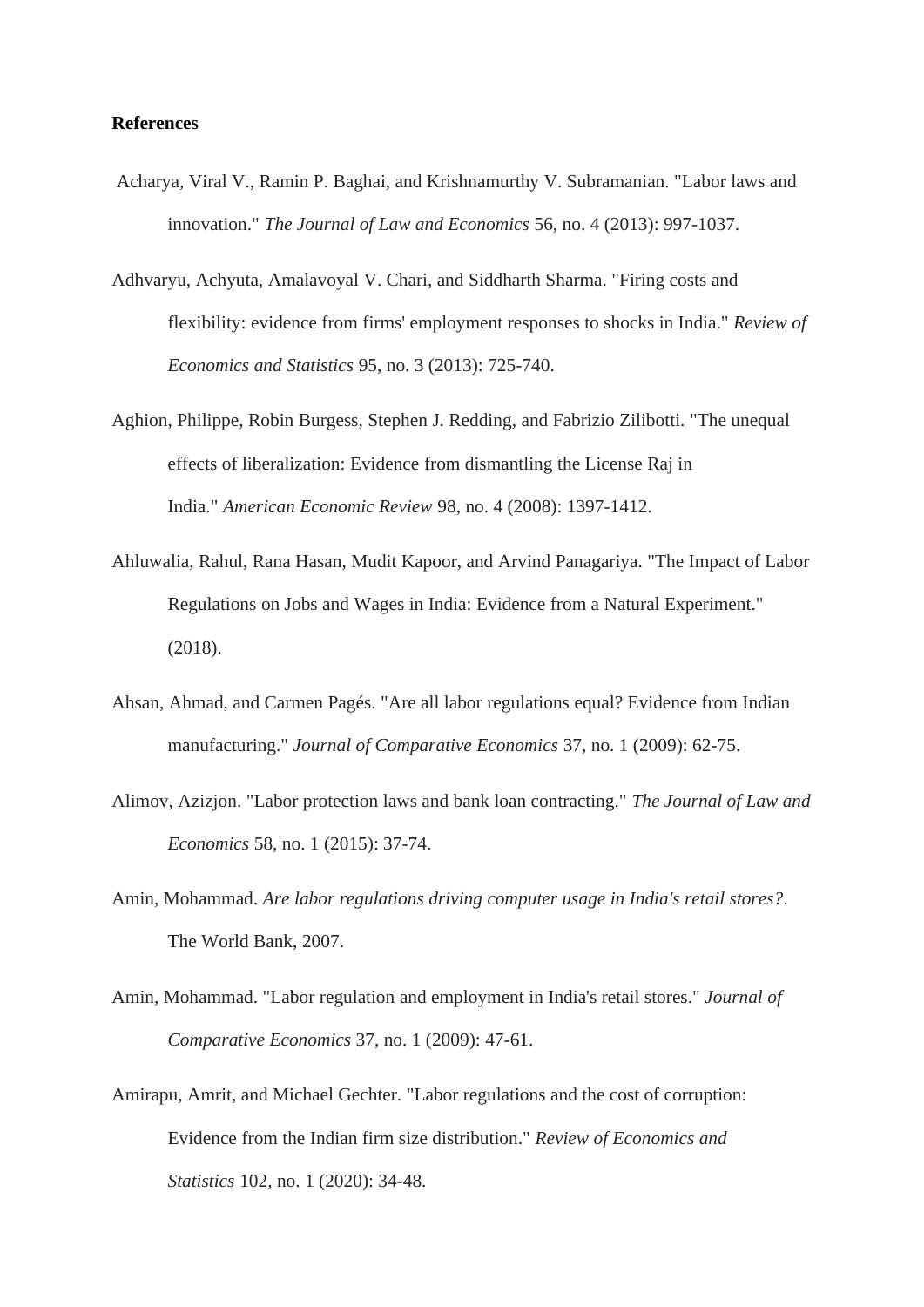- Avdagic, Sabina. "Does deregulation work? Reassessing the unemployment effects of employment protection." *British Journal of Industrial Relations* 53, no. 1 (2015): 6- 26.
- Badigannavar, Vidu, and John Kelly. "Do labour laws protect labour in India? Union experiences of workplace employment regulations in Maharashtra, India." *Industrial Law Journal* 41, no. 4 (2012): 439-470.
- Baek, Jisun, and WooRam Park. "Firms' adjustments to employment protection legislation: Evidence from South Korea." *ILR Review* 71, no. 3 (2018): 733-759.
- Barnes, Tom, Krishna Shekhar Lal Das, and Surendra Pratap. "Labour contractors and global production networks: the case of India's auto supply chain." *The Journal of Development Studies* 51, no. 4 (2015): 355-369.
- Basu, Arnab K., Nancy H. Chau, and Vidhya Soundararajan. "Contract Employment as a Worker Discipline Device." (2018).
- Basu, Kaushik, Gary S. Fields, and Shub Debgupta. "Labor retrenchment laws and their effect on wages and employment: A theoretical investigation." In *New and enduring themes in development economics*, pp. 181-205. 2009.
- Besley, Timothy, and Robin Burgess. "Can labor regulation hinder economic performance? Evidence from India." *The Quarterly journal of economics* 119, no. 1 (2004): 91-134.
- Bhattacharjea, Aditya. "Labour market regulation and industrial performance in India: A critical review of the empirical evidence." *Indian Journal of Labour Economics* 49, no. 2 (2006): 211-232.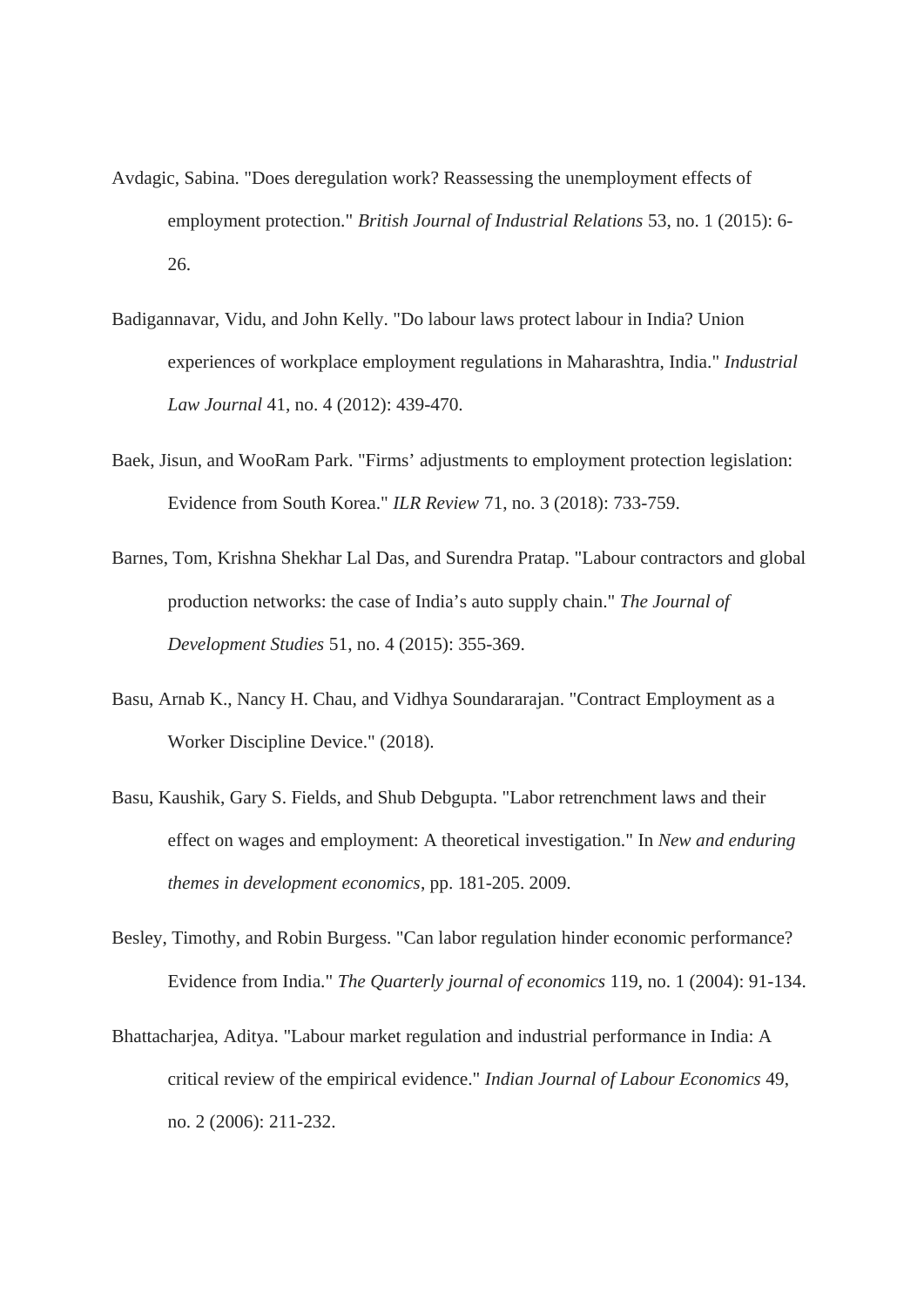- Bhattacharjea, Aditya. "The effects of employment protection legislation on Indian manufacturing." *Economic and Political Weekly* (2009): 55-62.
- Bhattacharya, Mita, Paresh Kumar Narayan, Stephan Popp, and Badri Narayan Rath. "The productivity-wage and productivity-employment nexus: a panel data analysis of Indian manufacturing." *Empirical Economics* 40, no. 2 (2011): 285-303.
- Bossler, Mario, and Hans-Dieter Gerner. "Employment effects of the new German minimum wage: Evidence from establishment-level microdata." *ILR Review* 73, no. 5 (2020): 1070-1094.
- Bradley, Steve, Colin Green, and Gareth Leeves. "Employment protection, threat and incentive effects on worker absence." *British Journal of Industrial Relations* 52, no. 2 (2014): 333-358.
- Caballero, Ricardo J., Kevin N. Cowan, Eduardo MRA Engel, and Alejandro Micco. "Effective labor regulation and microeconomic flexibility." *Journal of Development Economics* 101 (2013): 92-104.
- Chandru, K. "Ad-hocism in the decisions to modify labour laws." *Economic and Political Weekly* (2014): 15-18.
- Chatterjee, Urmila, and Ravi Kanbur. "Non‐compliance with India's Factories Act: Magnitude and patterns." *International Labour Review* 154, no. 3 (2015): 393-412.
- Chaurey, Ritam. "Labor regulations and contract labor use: Evidence from Indian firms." *Journal of Development Economics* 114 (2015): 224-232.
- D'Souza, Errol. "The employment effects of labour legislation in India: A critical essay." *Industrial Relations Journal* 41, no. 2 (2010): 122-135.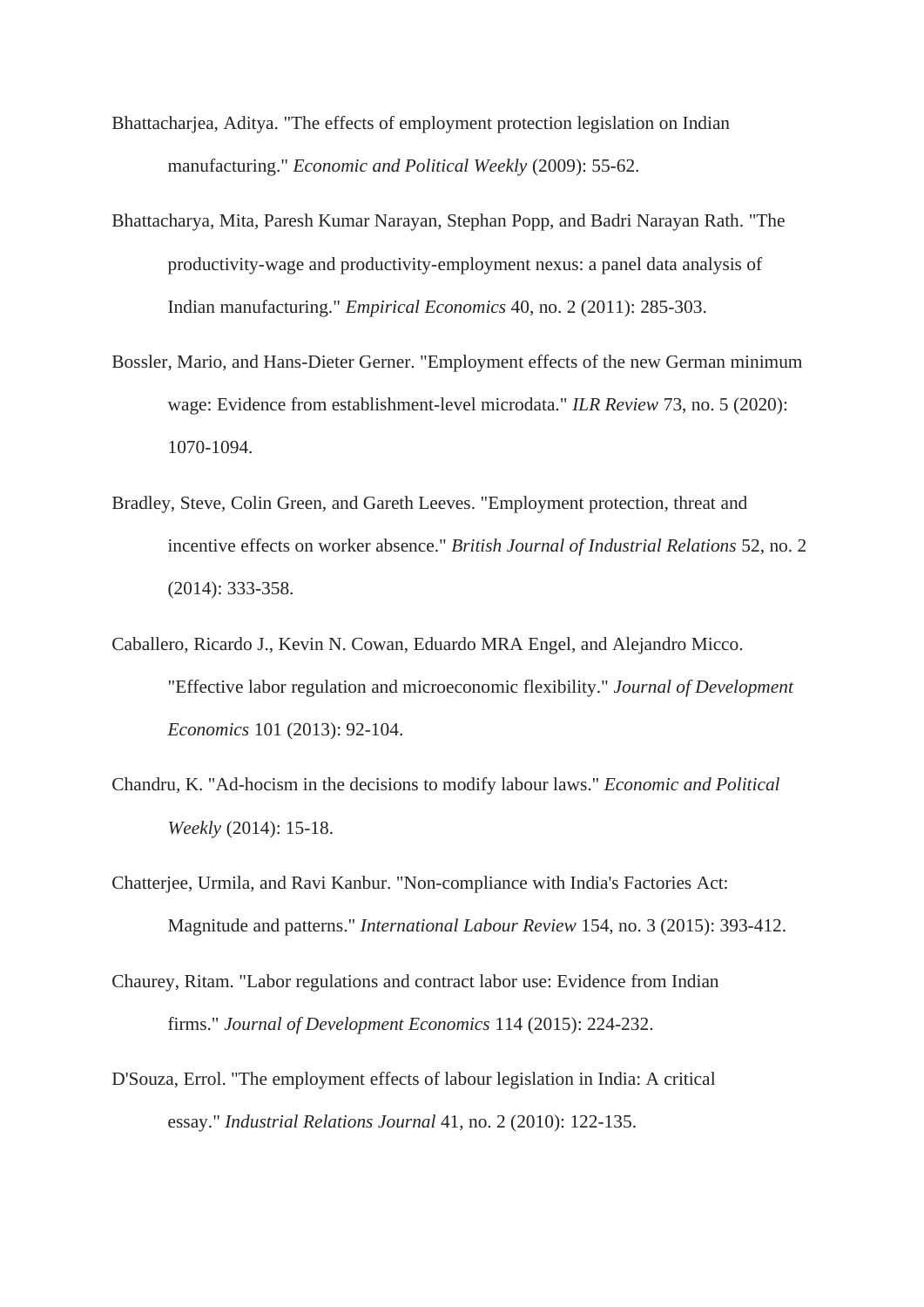- Deakin, Simon, and Prabirjit Sarkar. *Indian labour law and its impact on unemployment, 1970-2006: a leximetric study*. Cambridge: Centre for Business Research, University of Cambridge, 2011.
- Deakin, Simon, and Antara Haldar. "How should India reform its labour laws?." *University of Cambridge Faculty of Law Research Paper* 25 (2015).
- Dougherty, Sean M. "Labour regulation and employment dynamics at the state level in India." *Review of Market Integration* 1, no. 3 (2009): 295-337.
- Dougherty, Sean, Verónica C. Frisancho Robles, and Kala Krishna. *Employment protection legislation and plant-level productivity in India*. No. w17693. National Bureau of Economic Research, 2011.
- Dräger, Vanessa, and Paul Marx. "Do firms demand temporary workers when they face workload fluctuation? Cross-country firm-level evidence." *ILR Review* 70, no. 4 (2017): 942-975.
- Roy, Sudipta Dutta. "Employment dynamics in Indian industry: Adjustment lags and the impact of job security regulations." *Journal of development Economics* 73, no. 1 (2004): 233-256.
- Erlat, Guzin. "Measuring the impact of trade flows on employment in the Turkish manufacturing industry." *Applied Economics* 32, no. 9 (2000): 1169-1180.
- Fagernäs, Sonja. "Labor law, judicial efficiency, and informal employment in India." *Journal of Empirical Legal Studies* 7, no. 2 (2010): 282-321.
- Government of India. 2018. *Economic Survey 2018-19 Volume 1.* New Delhi: Ministry of Finance.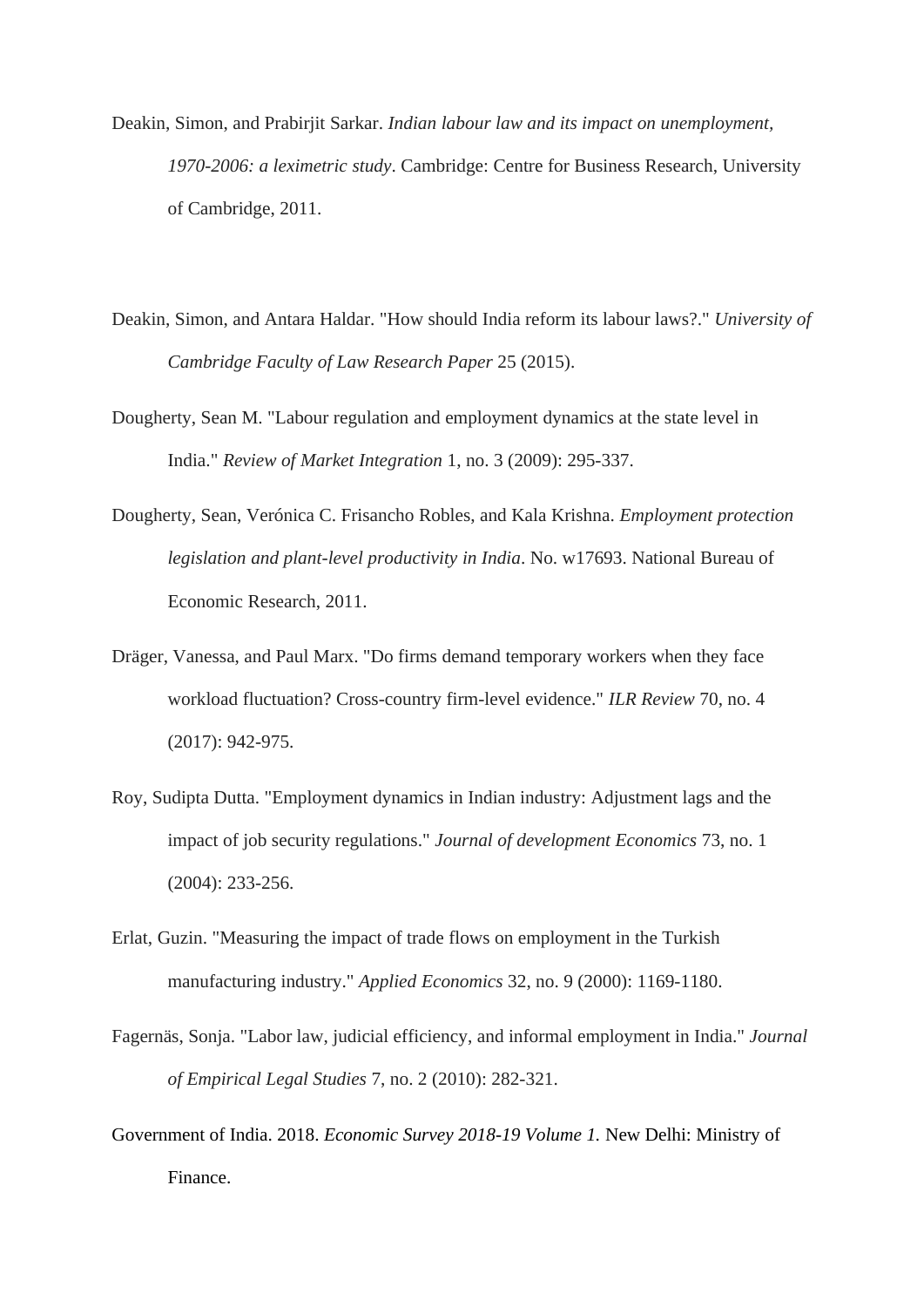Hasan, Rana, and Karl Robert L. Jandoc. 2012. *Labour Regulations and the Firm Size Distribution in Indian Manufacturing.* School of International and Public Affairs, Columbia University.

Hasan, Rana, Nidhi Kapoor, Aashish Mehta, and Asha Sundaram. "Labor regulations, employment and wages: Evidence from India's apparel sector." *Asian Economic Policy Review* 12, no. 1 (2017): 70-90.

Hasan, Rana, Aashish Mehta, and Asha Sundaram. "The Effects of Labor Regulation on Firms and Exports: Evidence from Indian Apparel Manufacturing." *Journal of Comparative Economics* (2020).

Hasan, Rana, Devashish Mitra, and Krishnarajapet V. Ramaswamy. "Trade reforms, labor regulations, and labor-demand elasticities: Empirical evidence from India." *The Review of Economics and Statistics* 89, no. 3 (2007): 466-481.

Hasan, Rana, Devashish Mitra, and Asha Sundaram. "The determinants of capital intensity in manufacturing: the role of factor market imperfections." *World Development* 51 (2013b): 91- 103.

Hasan, Rana, Devashish Mitra, and Asha Sundaram. "What explains the high capital intensity of Indian manufacturing?." *Indian Growth and Development Review* (2013b).

Heyes, Jason, and Paul Lewis. "Relied upon for the heavy lifting: can employment protection legislation reforms lead the EU out of the jobs crisis?." *Industrial Relations Journal* 46, no. 2 (2015): 81-99.

Ingham, Hilary, and Mike Ingham. "Job creation and labour market flexibility: miracle or mirage on the Polish labour market?." *Industrial relations journal* 42, no. 4 (2011): 339-357.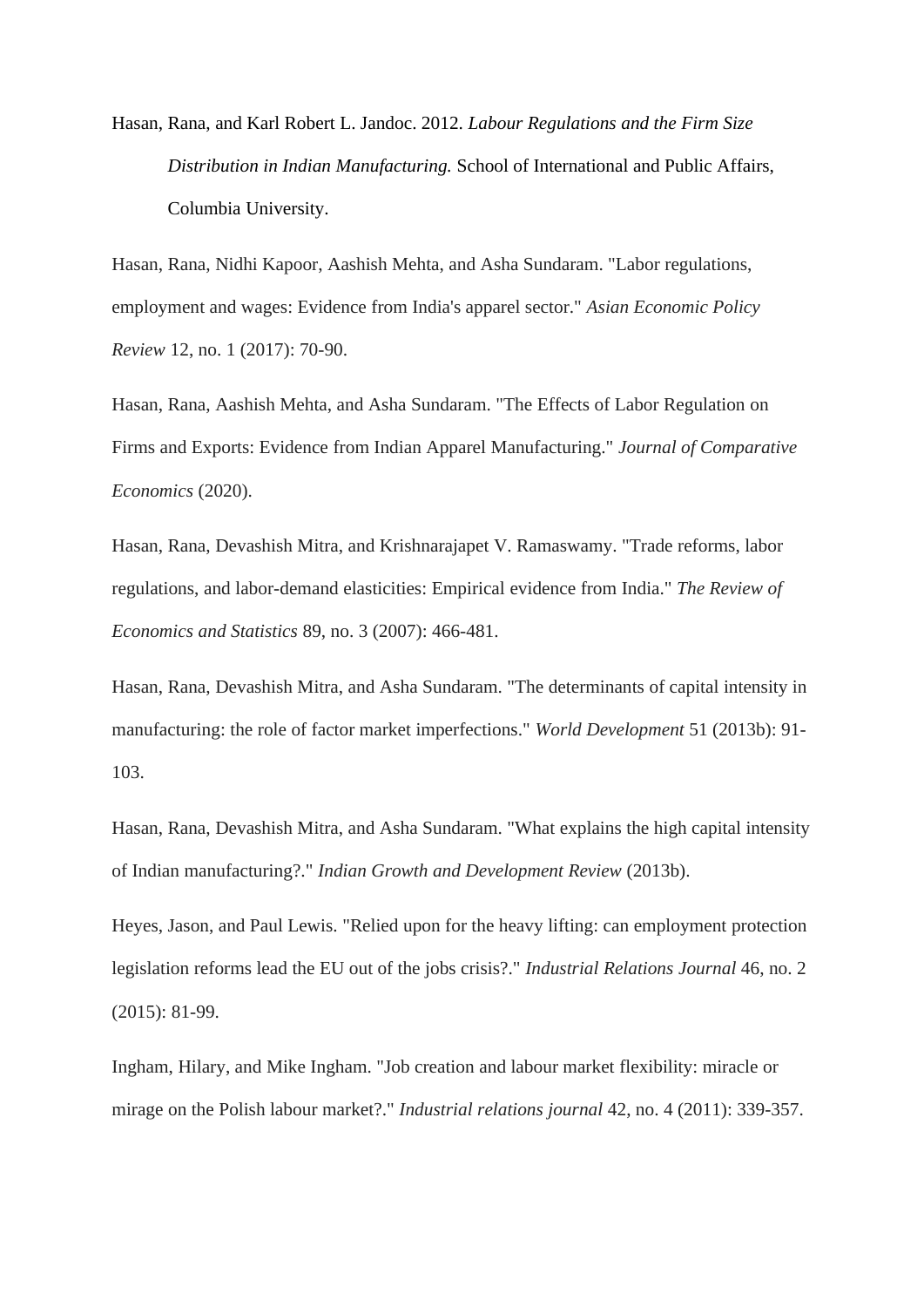Jha, Praveen, and Sakti Golder. *Labour Market Regulation and Economic Performance*. 2008.

Kapoor, Radhika. "Creating 'Good Jobs': Assessing the Labour Market Regulation Debate." *Economic and Political Weekly* (2014): 16-18.

Kapoor, Radhicka. "Creating jobs in India's organised manufacturing sector." *The Indian Journal of Labour Economics* 58, no. 3 (2015): 349-375.

Krueger, Anne O., Hal B. Lary, Terry Monson, and Narongchai Akrasanee. *Trade and Employment in Developing Countries, Volume 1: Individual Studies*. Vol. 1. University of Chicago Press, 1981.

- Kuroki, Masanori. "The deregulation of temporary employment and workers' perceptions of job insecurity." *ILR Review* 65, no. 3 (2012): 560-577.
- Lee, Woong. "The Role of Labor Market Flexibility in the Job Matching Process in India: An Analysis of the Matching Function Using State-Level Panel Data." *Emerging Markets Finance and Trade* 55, no. 4 (2019): 934-949.
- Levinsohn, James, and Amil Petrin. "Estimating production functions using inputs to control for unobservables." *The review of economic studies* 70, no. 2 (2003): 317-341.
- Maida, Agata, and Cristina Tealdi. "Does Employment Protection Affect Qualification Mismatch?." *British Journal of Industrial Relations* (2020).
- Menon, Nidhiya, and Paroma Sanyal. "Labor conflict and foreign investments: an analysis of FDI in India." *Review of Development Economics* 11, no. 4 (2007): 629-644.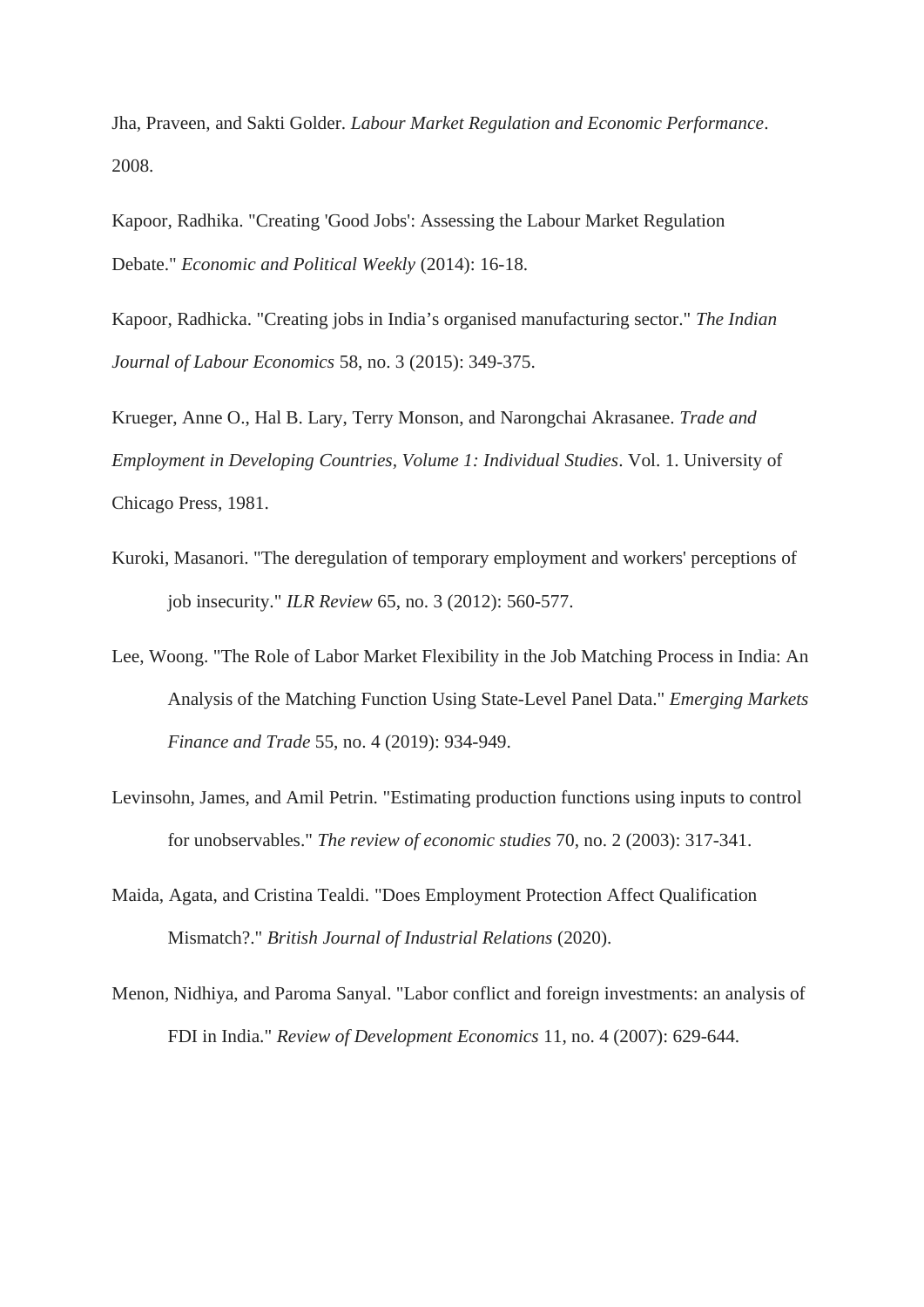- Mitchell, Richard, Petra Mahy, and Peter Gahan. "The evolution of labour law in India: an overview and commentary on regulatory objectives and development." *AsianJLS* 1 (2014): 413.
- Mitra, Devashish, and Beyza P. Ural. "Indian manufacturing: A slow sector in a rapidly growing economy." *The Journal of International Trade & Economic Development* 17, no. 4 (2008): 525-559.
- Pal, Rupayan, and Udayan Rathore. "Estimating workers' bargaining power and firms' markup in India: Implications of reforms and labour regulations." *Journal of Policy Modeling* 38, no. 6 (2016): 1118-1135.
- Ramaswamy, K. V. *Size-Dependent Labour Regulations and Threshold Effects: The Case of Contract-worker Intensity in Indian Manufacturing.* Indira Gandhi Institute of Development Research, Mumbai, India, WP: 2013-012 (2013a).
- Ramaswamy, K. V. *Understanding the 'missing middle' in Indian Manufacturing: The role of size dependent labour regulations and fiscal incentives.* Institute of Developing Economies Japan External Trade Organisation, VRF Series No. 480 (2013b).

Riphahn, Regina T., and Rebecca Schrader. "Institutional reforms of 2006 and the dramatic rise in old-age employment in Germany." *ILR Review* 73, no. 5 (2020): 1185-1225.

 Roy, Gopal Krishna, Amaresh Dubey, and Suresh Ramaiah. "Labour Market Flexibility and Changes in Employment: Spatial and Temporal Evidence from Indian Manufacturing." *The Indian Journal of Labour Economics* 63, no. 1 (2020): 81-98.

 Roychowdhury, Anamitra. "The labour market flexibility debate in India: Re‐examining the case for signing voluntary contracts." *International Labour Review* 153, no. 3 (2014): 473- 487.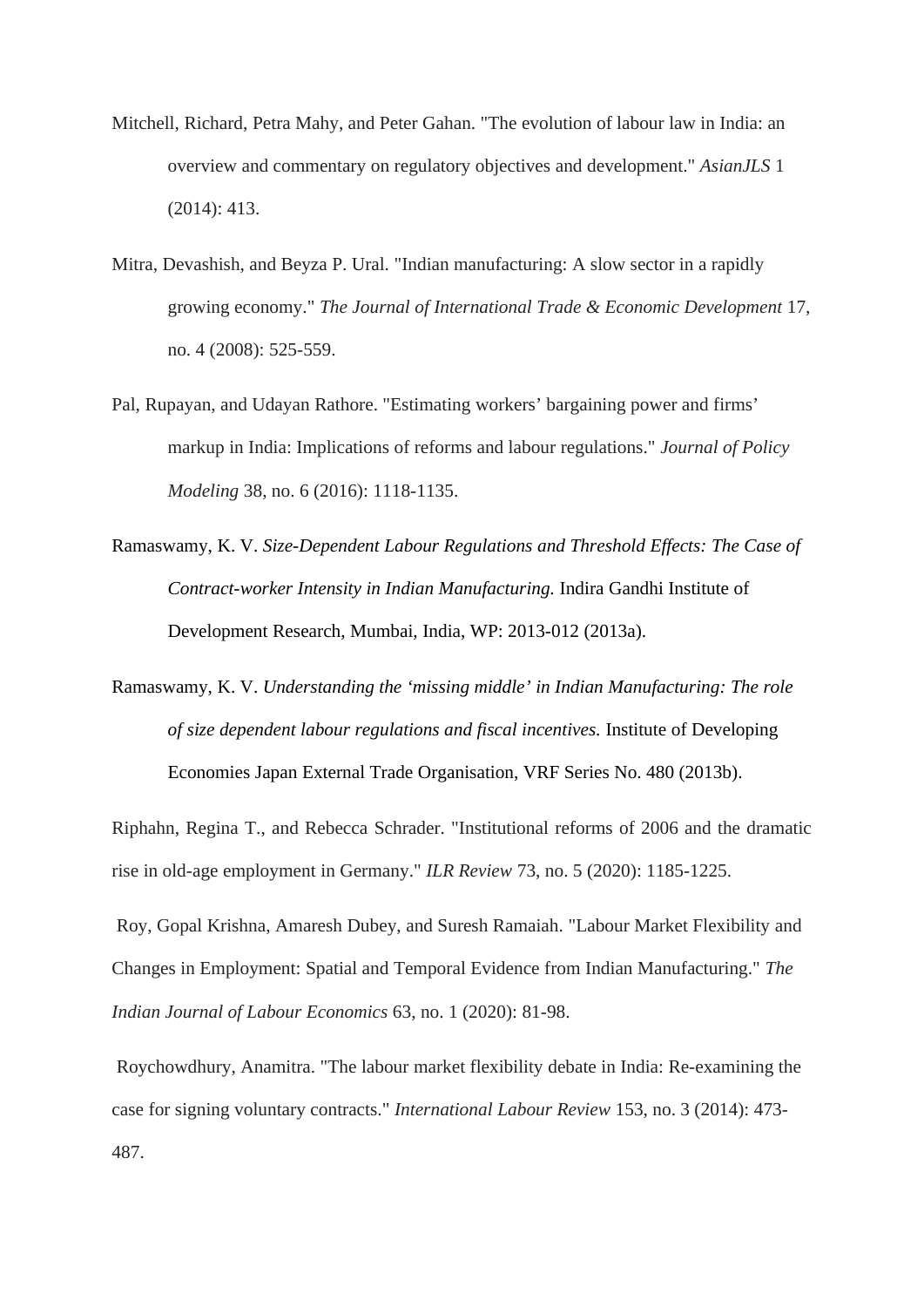Roychowdhury, Anamitra. "Application of job security laws, workers' bargaining power and employment outcomes in India." *The Economic and Labour Relations Review* 30, no. 1 (2019): 120-141.

 Roychowdhury, Anamitra. "An inquiry into the theoretical structure underlying the labour market flexibility argument in India." *Economic and Political Weekly* 54, no. 18 (2019): 4. Saha, Bibhas, Kunal Sen, and Dibyendu Maiti. "Trade openness, labour institutions and flexibilisation: Theory and evidence from India." *Labour economics* 24 (2013): 180-195. Sanyal, Paroma, and Nidhiya Menon. "Labor disputes and the economics of firm geography: A study of domestic investment in India." *Economic Development and Cultural Change* 53, no. 4 (2005): 825-854.

 Sapkal, Rahul Suresh. "Labour law, enforcement and the rise of temporary contract workers: empirical evidence from India's organised manufacturing sector." *European Journal of Law and Economics* 42, no. 1 (2016): 157-182.

 Shimizutani, Satoshi, and Izumi Yokoyama. "Has Japan's long-term employment practice survived? Developments since the 1990s." *ILR Review* 62, no. 3 (2009): 313-326.

 Silva, Marta, Luis Filipe Martins, and Helena Lopes. "Asymmetric Labor Market Reforms: Effects on Wage Growth and Conversion Probability of Fixed-Term Contracts." *ILR Review* 71, no. 3 (2018): 760-788.

 Singh, Jaivir, Deb Kusum Das, Kumar Abhishek, and Prateek Kukreja. "Factors influencing the decision to hire contract labour by Indian manufacturing firms." *Oxford Development Studies* 47, no. 4 (2019): 406-419.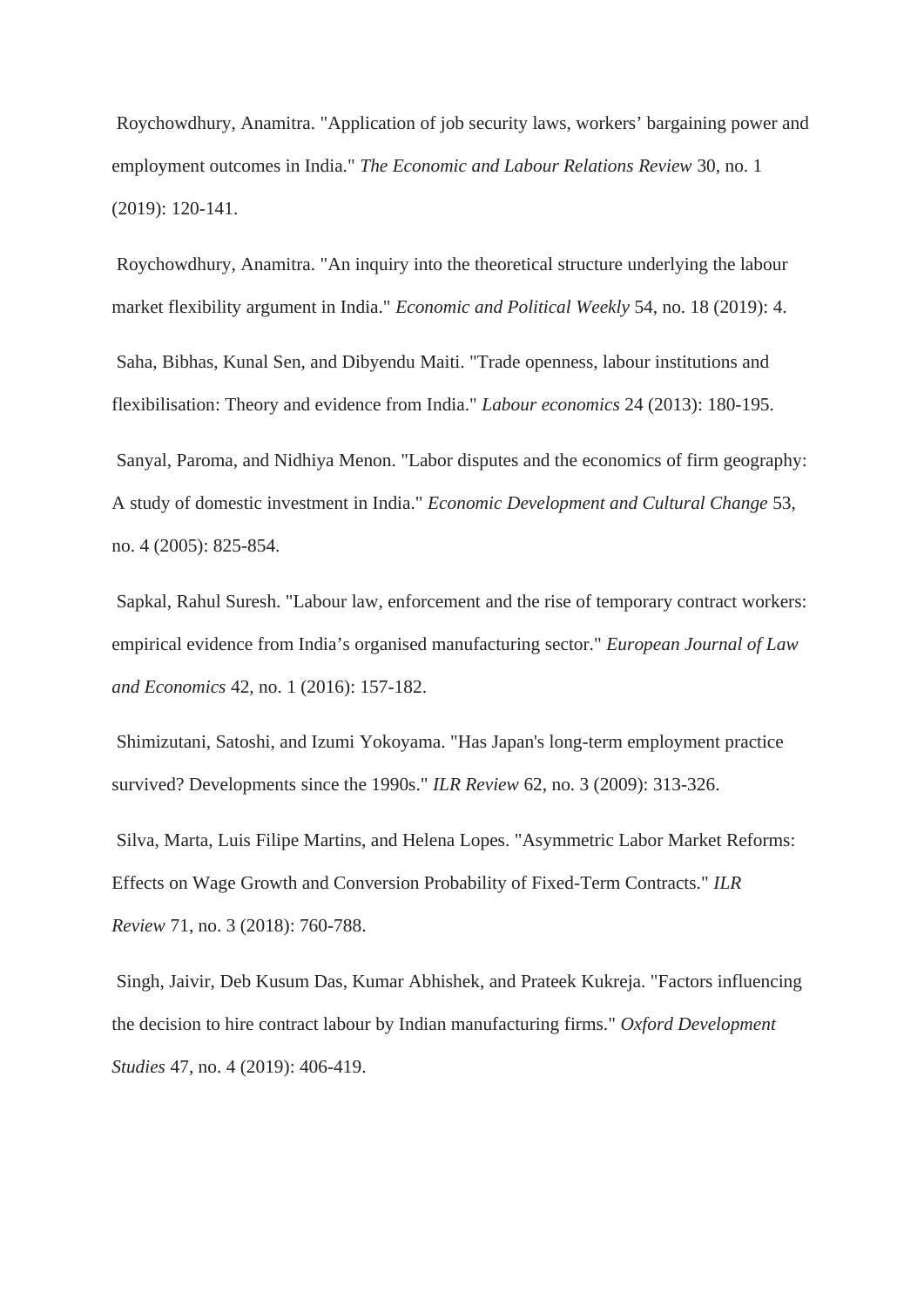Singh, Jaivir, Deb Kusum Das, Prateek Kukreja, and Kumar Abhishek. "Law, skills and the creation of jobs as 'contract'work in India: exploring survey data to make inferences for labour law reform." *The Indian Journal of Labour Economics* 60, no. 4 (2017): 549-570.

 Sofi, Irfan Ahmad, and Mohd Hussain Kunroo. "Demand shocks and employment adjustments: Does employment protection legislation create rigidity?." *International Labour Review* 157, no. 3 (2018): 461-480.

 Srivastava, Ravi S. "Myth and reality of labour flexibility in India." *The Indian Journal of Labour Economics* 59, no. 1 (2016): 1-38.

 Storm, Servaas. "Labor Laws and Manufacturing Performance in India: How Priors Trump Evidence and Progress Gets Stalled." *Institute for New Economic Thinking Working Paper Series* 90 (2019).

 Van der Meulen Rodgers, Yana, and Nidhiya Menon. "Labor regulations and job quality: Evidence from India." *ILR Review* 66, no. 4 (2013): 933-957.

 Watanabe, Hiroaki Richard. "Labour market dualism and diversification in Japan." *British journal of industrial relations* 56, no. 3 (2018): 579-602.

 Wooldridge, Jeffrey M. "On estimating firm-level production functions using proxy variables to control for unobservables." *Economics letters* 104, no. 3 (2009): 112-114.

 Yoo, Gyeongjoon, and Changhui Kang. "The effect of protection of temporary workers on employment levels: evidence from the 2007 reform of South Korea." *ILR Review* 65, no. 3 (2012): 578-606.